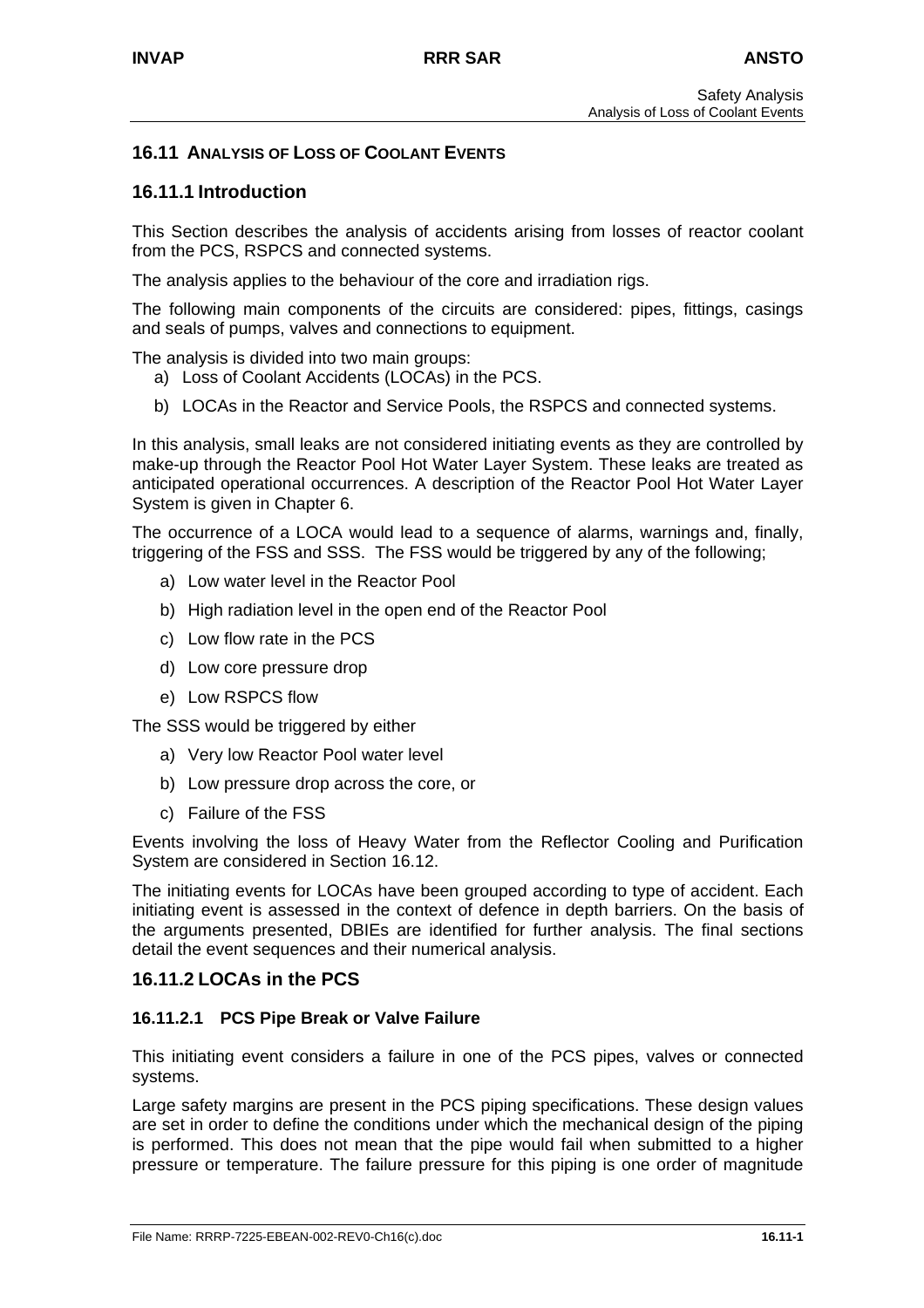above the design pressure. The mechanical design and stress analysis of the PCS piping ensures that it withstands the SL-2 seismic event. Furthermore, the piping is properly supported.

Although all the PCS piping penetrations into the Reactor Pool are far above the top of the core, some of the pipes do run below the core level once they leave the reactor block. For this reason, the design provides redundant siphon breakers on the inlet and outlet lines of the PCS to stop the loss of coolant from the Reactor Pool and prevent uncovering of the core. Configuration details of the siphon breakers are presented in Chapter 6. The siphon breakers are protected against blockage by a mesh.

The PCS pumps are firmly fixed to their supports, preventing the imposition of excessive stresses on the connected piping. Vibration of the pumps capable of inducing vibration and stress in the PCS piping is prevented by tripping of the pump. This trip sends a signal to the RCMS.

Operator maintenance errors are minimised by operator training and clear maintenance and operation procedures. Walkthroughs prior to start-up minimise the likelihood of a drainage valve left inadvertently open or a flange not properly secured.

Another cause for a LOCA is the failure of the seal of one of the valves in the PCS. There are three types of valves in the PCS: diaphragm valves, check valves, and butterfly valves:

- a) Diaphragm valves are used on discharge and venting lines. The valve body is made of stainless steel and has welded ends.
- b) Check valves are used to prevent backward flow in case of pump shutdown. Valves are wafer type, with the body made of cast iron and seats of ethylene propylene rubber. The latter has been shown to be thoroughly resistant to the environmental conditions expected.
- c) Butterfly valves are used to isolate portions of the PCS. There is one valve located on each side of the main components (i.e., pumps). There are two valves located on the PCS pipes that penetrate the reactor block with the purpose of isolating the Reactor Pool to prevent the core from uncovering. The valve is of the lug type, its body made of cast iron and seats of ethylene propylene rubber.

There are four pipes along the PCS that could initiate a large LOCA:

Overall, the occurrence of a LOCA through failure of the pipework and valves is considered very unlikely. Seal failure is similarly unlikely due to the construction of the valves and mild operating conditions. The high quality of the water further minimises the risk of damage due to corrosion. Nevertheless, failures of the PCS piping outside the reactor block are considered to lie within the design basis. The effect on the core and irradiation rigs of a PCS LOCA is assessed.

There is an RCMS signal that stops the PCS pumps on low pool water level. Depending on the location of the failure, this signal would significantly diminish the flow rate through the rupture simultaneously with the reactor shutdown initiated by the FRPS. However, no credit is given to the RCMS PCS pump trip signal in this analysis. The cessation of the leak flow is due to the action of the passive siphon breakers on the PCS pipe.

**16.11.2.1.1 Defence in Depth Barriers** 

| Level | <b>Main Characteristics</b>                         | <b>Safety Feature</b>                                      |
|-------|-----------------------------------------------------|------------------------------------------------------------|
|       | Conservative design and<br>inherent safety features | Large safety margins in piping and valves<br>specification |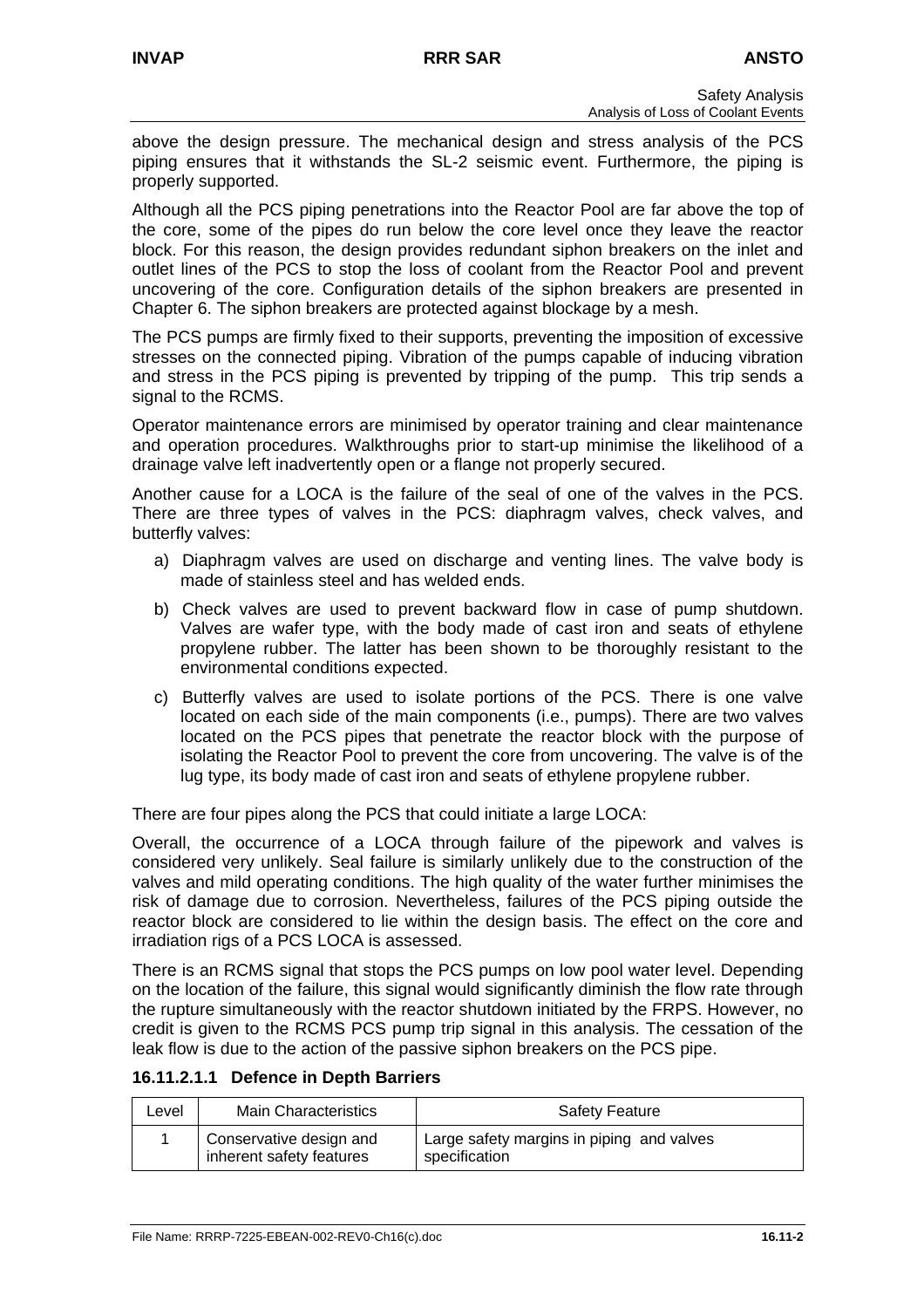| Level          | <b>Main Characteristics</b>                                | <b>Safety Feature</b>                                                                                 |
|----------------|------------------------------------------------------------|-------------------------------------------------------------------------------------------------------|
|                |                                                            | Piping built of stainless steel following strict<br>application of design codes.                      |
|                |                                                            | Piping properly supported                                                                             |
|                |                                                            | Piping designed to withstand SL-2 earthquake                                                          |
|                |                                                            | High water quality to avoid corrosion                                                                 |
|                |                                                            | Appropriate maintenance programme                                                                     |
|                |                                                            | Appropriate system inspection and tests during<br>installation and on service inspection              |
|                |                                                            | Leak detectors                                                                                        |
|                |                                                            | Siphon Breakers                                                                                       |
|                |                                                            | PCS pumps adequately fixed to support basis that<br>permit to prevent stress on the connected piping. |
| $\overline{2}$ | Operation control and<br>response to abnormal<br>operation | RCMS pump trip signal on low pool water level                                                         |
|                |                                                            | High vibration and high temperature indication on<br>motors and pumps                                 |
|                |                                                            | RCMS pump trip signal on very high vibration in<br>pump bearings.                                     |
|                |                                                            | Alarms on:                                                                                            |
|                |                                                            | high water level in leak detectors<br>a)                                                              |
|                |                                                            | high water level in LOCA sumps<br>b)                                                                  |
|                |                                                            | low water level in the Reactor Pool<br>C)                                                             |
|                |                                                            | d)<br>low core pressure drop and low flow (depending<br>on the location of the break)                 |
|                |                                                            | high radiation level<br>e)                                                                            |
| 3              | Control of accidents within                                | Passive redundant siphon breakers                                                                     |
|                | the design basis                                           | Two independent and diverse shutdown systems                                                          |
|                |                                                            | FRPS reactor trip signal on:                                                                          |
|                |                                                            | Low water level in the Reactor Pool<br>a)                                                             |
|                |                                                            | Low core pressure drop<br>b)                                                                          |
|                |                                                            | Low PCS flow (depending on the location of the<br>C)<br>break)                                        |
|                |                                                            | d) Core temperature difference high                                                                   |
|                |                                                            | SRPS reactor trip signal on                                                                           |
|                |                                                            | Low water level in the Reactor Pool<br>a)                                                             |
|                |                                                            | Low core pressure drop<br>b)                                                                          |
|                |                                                            | Core outlet temperature high<br>C)                                                                    |
|                |                                                            | Failure of the FSS<br>d)                                                                              |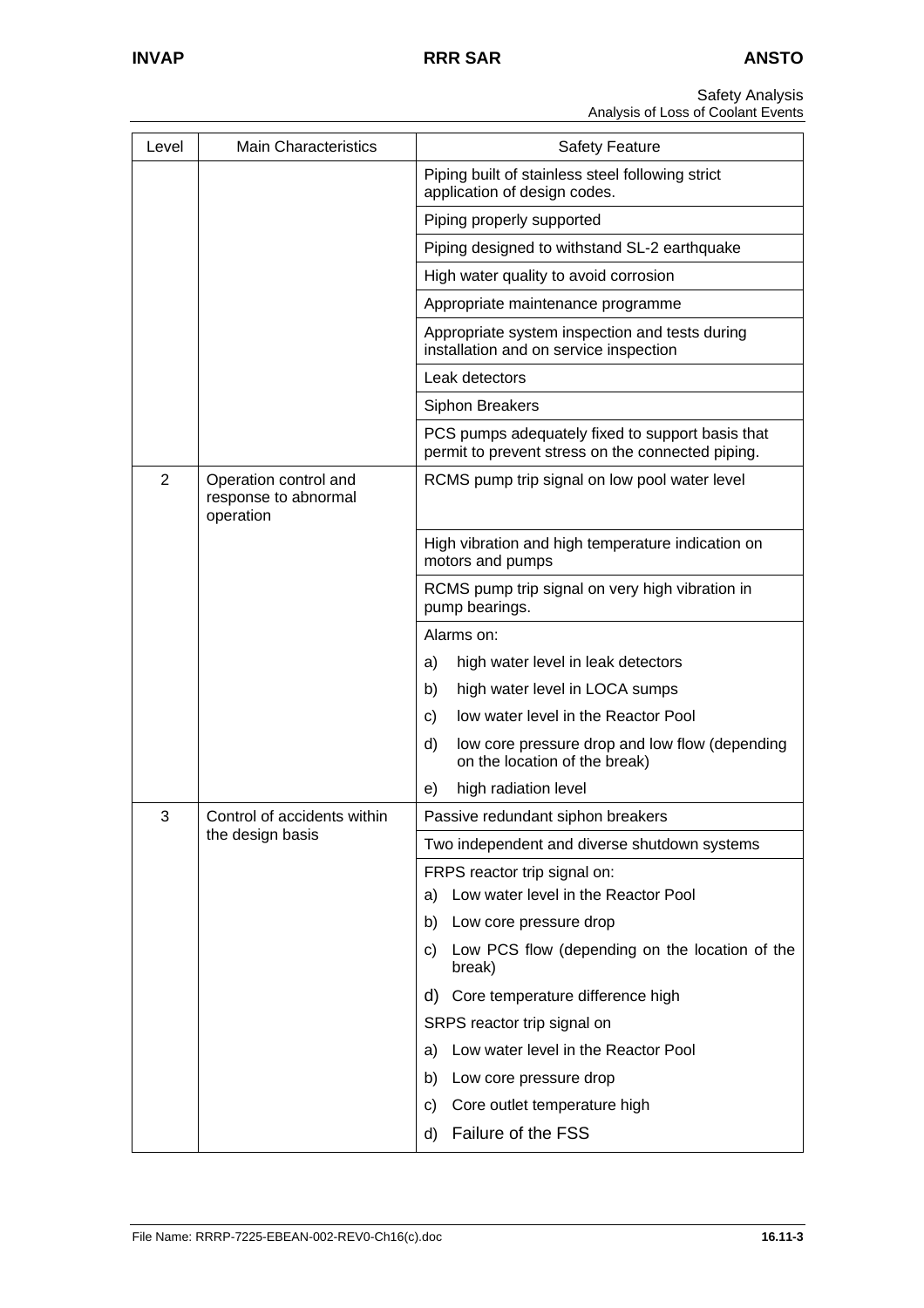# **16.11.2.2 Decay Tank Break**

This initiating event considers partial failure of the Decay Tank.

The tank design pressure and temperature, and the normal operating values for these parameters, are the same as those for the PCS piping. Rupture of the Decay Tank due to corrosion or overpressure is considered very unlikely. In addition, there is no source of potential missiles inside the Decay Tank Room that might initiate a catastrophic failure. The same design and working values extend to the drainage piping. The controlled water quality of the PCS and operating conditions ensure that corrosion and overpressure can be disregarded as a cause for a loss of coolant event. A gate valve isolates the decay tank drainage pipe and the pipe end is also closed with a cap. The design of the gate valve minimises the potential for leaks. The cap at the end of the pipe provides redundant means of isolation as it has been conservatively designed for full tank pressure.

The Decay Tank Room is provided with a leak detector that provides an alarm to the Main Control Room in the event of a leak.

Failure of the Decay Tank is considered to lie within the design basis. Its consequences are bounded by failure of the PCS piping.

| Level          | <b>Main Characteristics</b>                         | <b>Safety Feature</b>                                               |
|----------------|-----------------------------------------------------|---------------------------------------------------------------------|
| 1              | Conservative design and<br>inherent safety features | High quality tank and drainage pipe materials                       |
|                |                                                     | Large safety margins in tank specification                          |
|                |                                                     | High water quality to avoid corrosion                               |
|                |                                                     | Low water pressure and temperature                                  |
|                |                                                     | Appropriate maintenance programme                                   |
|                |                                                     | Appropriate system inspection and test programme                    |
|                |                                                     | Piping designed to withstand the SL-2 earthquake                    |
| $\overline{2}$ | Operation control and                               | Leak detector                                                       |
|                | response to abnormal<br>operation                   | Leak discharge to the Radioactive Liquid Waste<br>Management System |
|                |                                                     | Alarm on:                                                           |
|                |                                                     | high level on leak detector<br>a)                                   |
|                |                                                     | high water level in LOCA sumps<br>b)                                |
|                |                                                     | low pool water level<br>C)                                          |
|                |                                                     | high radiation level<br>d)                                          |
|                |                                                     |                                                                     |
| 3              | Control of accidents<br>within the design basis     | Passive redundant siphon breakers                                   |
|                |                                                     | Two independent and diverse shutdown systems                        |
|                |                                                     | FRPS reactor trip signal on:                                        |
|                |                                                     | Low water level in the Reactor Pool<br>a)                           |
|                |                                                     | Low core pressure drop<br>b)                                        |
|                |                                                     | Low PCS flow (depending on the location of the<br>C)                |

**16.11.2.2.1 Defence in Depth Barriers**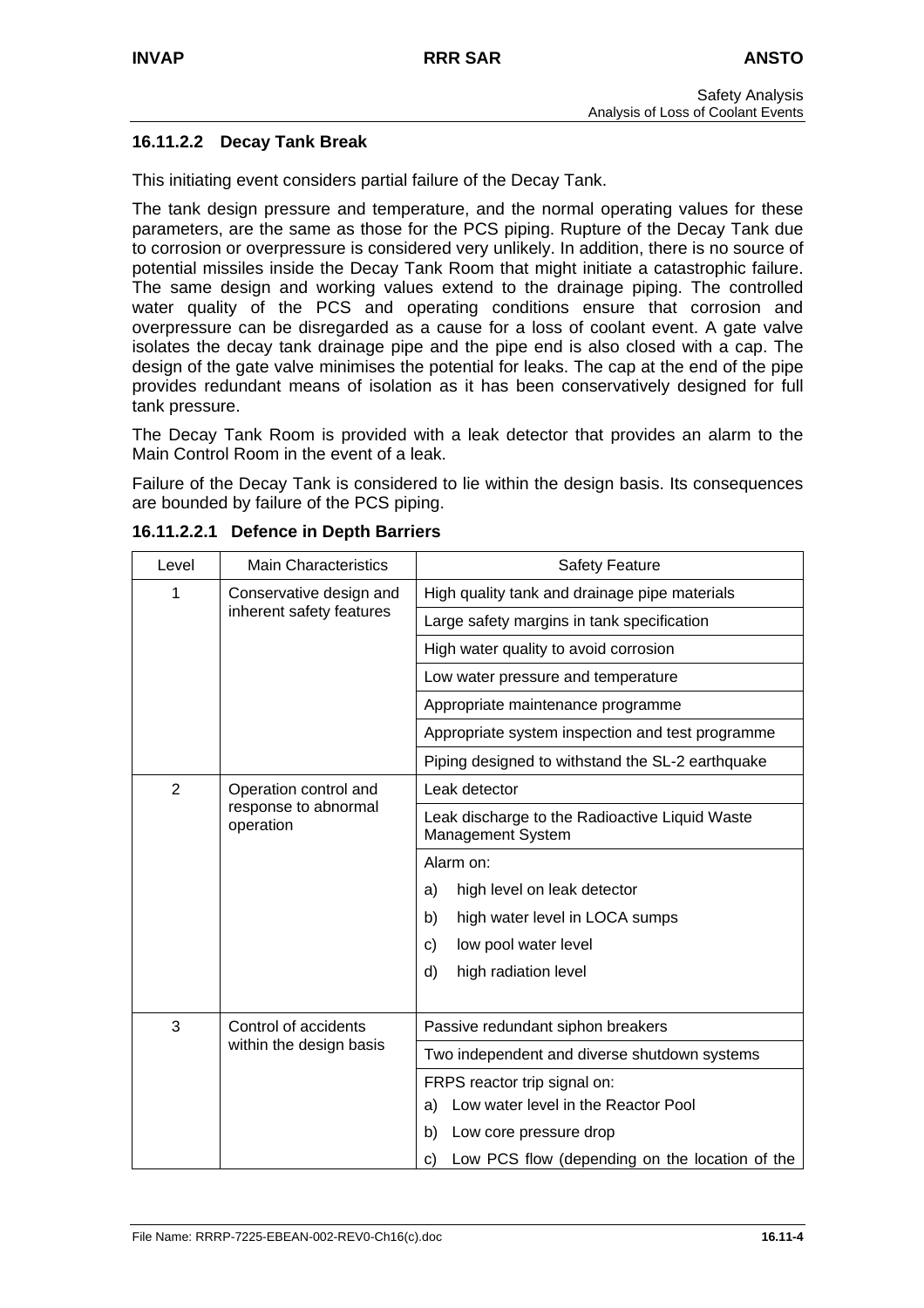| Level | <b>Main Characteristics</b> | <b>Safety Feature</b>                     |
|-------|-----------------------------|-------------------------------------------|
|       |                             | break)                                    |
|       |                             | Core temperature difference high<br>d)    |
|       |                             | SRPS reactor trip signal on               |
|       |                             | Low water level in the Reactor Pool<br>a) |
|       |                             | Low core pressure drop<br>b)              |
|       |                             | Core outlet temperature high<br>C)        |
|       |                             | Failure of the FSS                        |

# **16.11.2.3 Primary Cooling System Pump Break**

This event considers failure of one of the PCS pump casings or pump shaft seals.

The most realistic event is considered to be partial pump shaft seal failure leading to a LOCA. PCS pumps use metallic shaft seals. These metallic seals are conservatively designed to withstand the system design pressure and temperature. Total failure of the shaft seal is considered highly unlikely since pump casing disassembly is required for complete seal removal.

Each pump is located in a separate room. Leak detectors are located inside each pump room to provide warning in case of a loss of coolant. Shaft seals also have leak detectors. A discharge path to the Radioactive Liquid Waste System capable of coping with the leakage arising from total rupture of the pump outlet pipe is also provided.

A LOCA arising from failure of a pump is considered within the design basis. Its consequences are bounded by those of PCS piping failure.

| Level          | <b>Main Characteristics</b>                                | <b>Safety Feature</b>                      |
|----------------|------------------------------------------------------------|--------------------------------------------|
| 1              | Conservative design and<br>inherent safety features        | High quality pumps                         |
|                |                                                            | High quality water to avoid corrosion      |
|                |                                                            | Appropriate inspection and test programme  |
|                |                                                            | Appropriate maintenance programme          |
|                |                                                            | Low system pressure and temperature        |
|                |                                                            | Temperature indication on motor and pump   |
|                |                                                            | Designed to withstand the SL-2 earthquake  |
| $\overline{2}$ | Operation control and<br>response to abnormal<br>operation | Vibration indication on motor and pump     |
|                |                                                            | Leak detection in shaft seals              |
|                |                                                            | Alarm on:                                  |
|                |                                                            | high vibration of rotating machinery<br>a) |
|                |                                                            | high level in leak detector<br>b)          |
|                |                                                            | high water level in LOCA sumps<br>C)       |
|                |                                                            | low water level in the Reactor Pool<br>d)  |
|                |                                                            | e)<br>low core pressure drop               |
|                |                                                            | f)<br>high radiation level                 |

**16.11.2.3.1 Defence in Depth Barriers**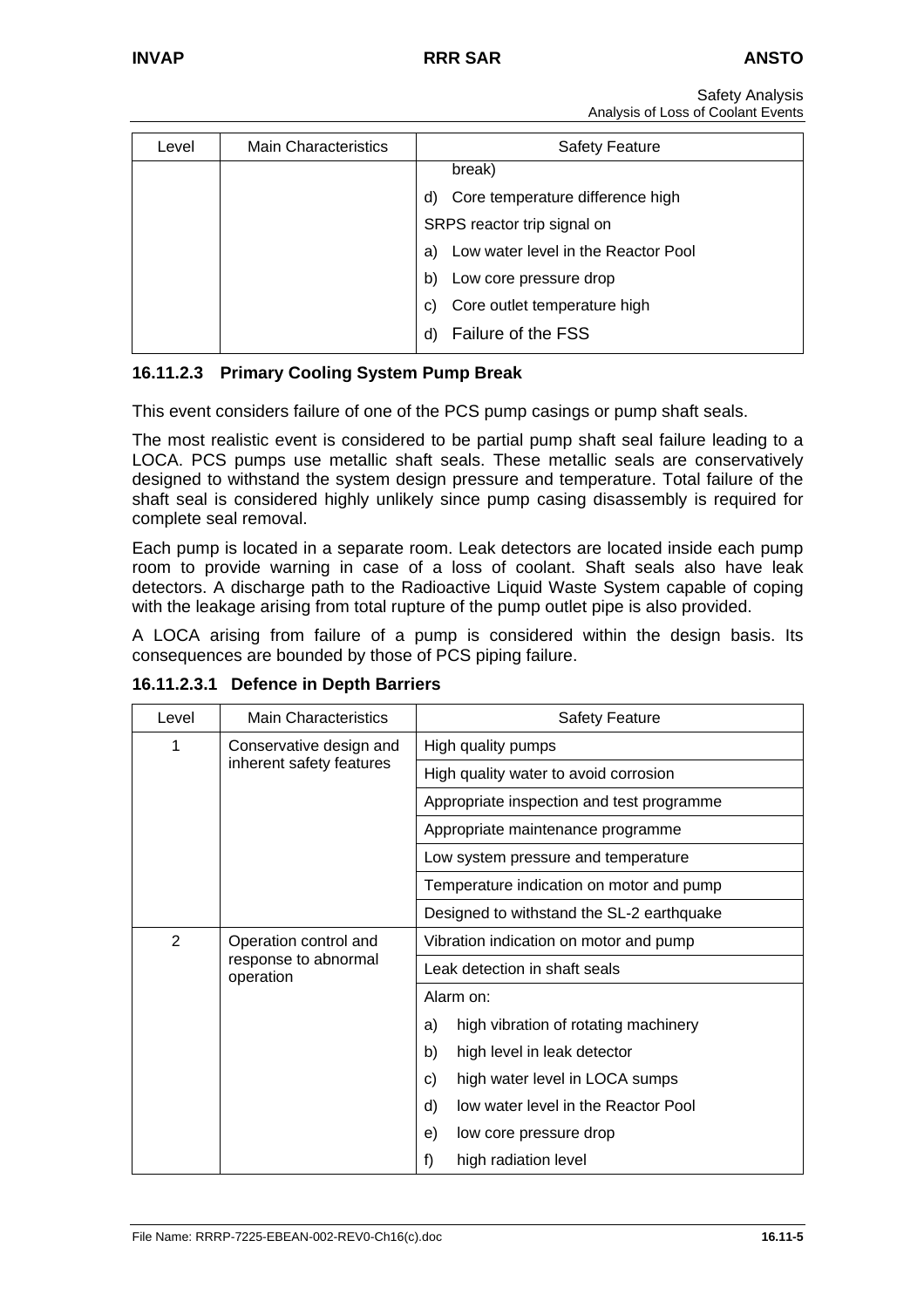| Level | <b>Main Characteristics</b> | <b>Safety Feature</b>                                                     |
|-------|-----------------------------|---------------------------------------------------------------------------|
| 3     | Control of accidents        | Passive redundant siphon breakers                                         |
|       | within the design basis     | Two independent and diverse shutdown systems                              |
|       |                             | FRPS reactor trip signal on:<br>Low water level in the Reactor Pool<br>a) |
|       |                             | Low core pressure drop<br>b)                                              |
|       |                             | Low PCS flow (depending on the location of the<br>C)<br>break)            |
|       |                             | d) Core temperature difference high                                       |
|       |                             | SRPS reactor trip signal on                                               |
|       |                             | Low water level in the Reactor Pool<br>a)                                 |
|       |                             | Low core pressure drop<br>b)                                              |
|       |                             | Core outlet temperature high<br>C)                                        |
|       |                             | Failure of the FSS<br>d)                                                  |

# **16.11.2.4 Heat Exchanger Breakage**

Heat exchangers are composed of several plates that are sandwiched by frame plates at the ends. Tightening bolts join both frame plates and compress the heat exchanger plates and its gaskets.

In the event of gasket failure, only small leaks are expected to occur as the seal cannot be removed completely by water pressure due to the compression exerted by the plates. These leaks can be compensated for by the make-up from the Reactor Pool Hot Water Layer System. The gasket design ensures leaks flow out from the heat exchanger, preventing mixing of primary and secondary waters.

Bolts are designed with large safety margins in relation to the operating pressure of the system. SL - 2 seismic forces are also taken into account.

The entire component has been designed for SL-2 seismic forces. Leak detection is provided to generate an alarm in case of leakage of coolant.

Catastrophic structural failure of the heat exchangers caused by corrosion and degradation of material is not considered credible given the mild operating conditions of both the PCS and the Secondary Cooling System.

An activity monitor in the Secondary Cooling System would provide early warning in the event a heat exchanger leaked PCS coolant into the Secondary Cooling System.

On the basis of the above discussion, failure of a heat exchanger is considered to lie within the design basis. The consequences on the core and irradiation rigs are considered bounded by those of a failure of the PCS piping. The consequences of a leak of coolant into the Secondary Cooling System are considered minor and are bounded by the Loss of Heat Sink (Section 16.10).

#### **16.11.2.4.1 Defence in Depth Barriers**

| Level | <b>Main Characteristics</b> | <b>Safety Feature</b>                                           |
|-------|-----------------------------|-----------------------------------------------------------------|
|       |                             | Conservative design and   High quality heat exchanger materials |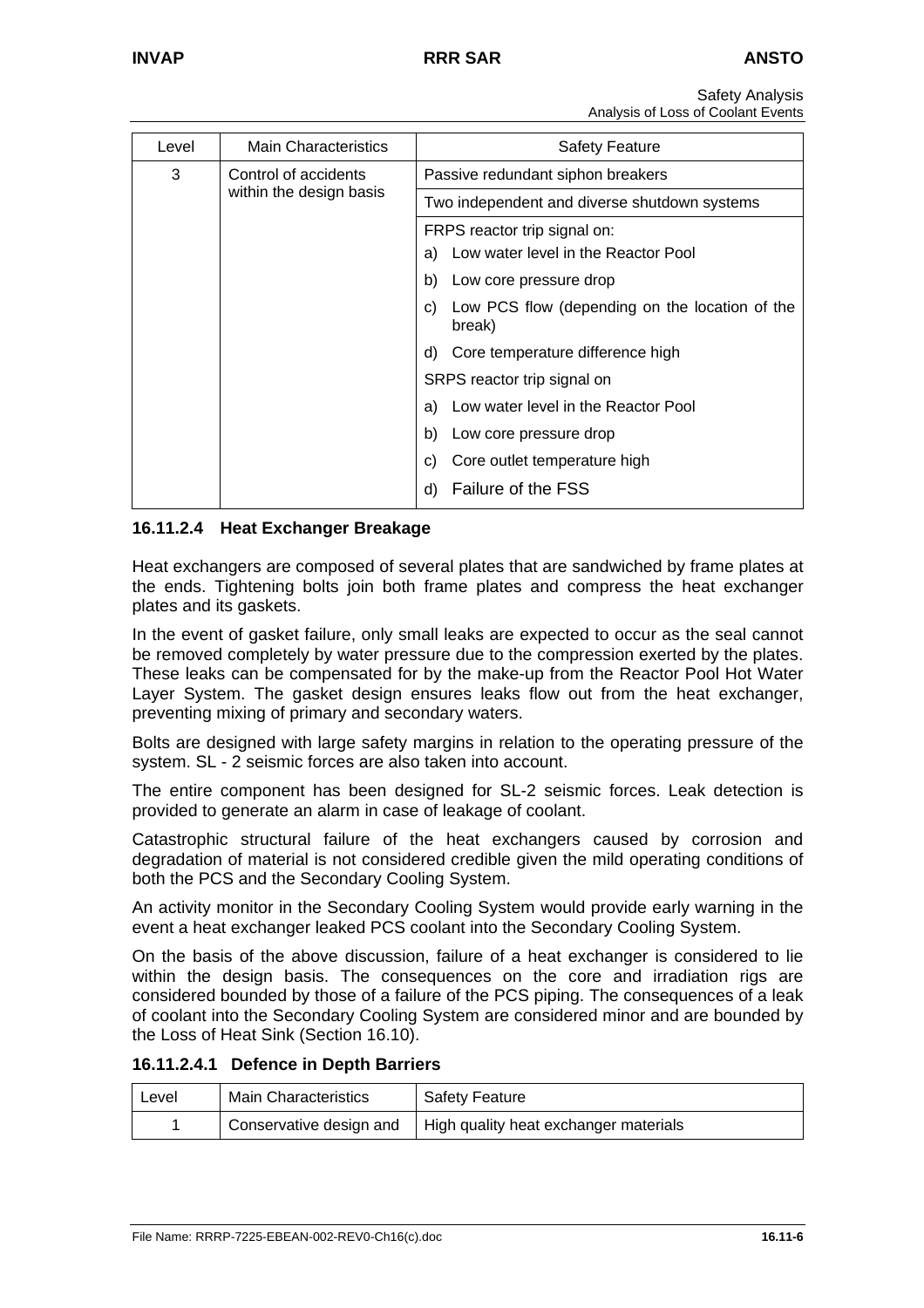|                | inherent safety features          | High water quality to avoid corrosion and seal<br>degradation  |
|----------------|-----------------------------------|----------------------------------------------------------------|
|                |                                   | Appropriate inspection and test programme                      |
|                |                                   | Appropriate maintenance programme                              |
|                |                                   | Low system pressure and temperature                            |
|                |                                   | Designed to withstand SL-2 earthquake                          |
| $\overline{2}$ | Operation control and             | Alarms on:                                                     |
|                | response to abnormal<br>operation | high water level in leak detectors<br>a)                       |
|                |                                   | high water level in LOCA sumps<br>b)                           |
|                |                                   | low water level in the reactor pool<br>c)                      |
|                |                                   | d)<br>low core pressure drop                                   |
|                |                                   | high radiation level<br>e)                                     |
| 3              | Control of accidents              | Passive redundant siphon breakers                              |
|                | within the design basis           | Two independent and diverse shutdown systems                   |
|                |                                   | FRPS reactor trip signal on:                                   |
|                |                                   | a) Low water level in the Reactor Pool                         |
|                |                                   | b) Low core pressure drop                                      |
|                |                                   | Low PCS flow (depending on the location of the<br>C)<br>break) |
|                |                                   | d) Core temperature difference high                            |
|                |                                   | SRPS reactor trip signal on                                    |
|                |                                   | Low water level in the Reactor Pool<br>a)                      |
|                |                                   | Low core pressure drop<br>b)                                   |
|                |                                   | Core outlet temperature high<br>C)                             |
|                |                                   | Failure of the FSS<br>d)                                       |

# **16.11.3 Loss of Coolant Accidents in the Reactor and Service Pool Cooling System**

# **16.11.3.1 Damaged Pool**

In the unlikely event that the Reactor or Service Pool were damaged, for example due to corrosion or impact of missiles, the subsequent leak flow would be small because the pools are embedded in a massive concrete structure that serves as a robust, leak-proof, second barrier. Any small leaks arising would be compensated for by make-up from the Reactor Pool Hot Water Layer System.

Penetrations to the pools have continuous leak monitoring. Any leaks would raise alarms in the Main Control Room via the RCMS. Penetrations are thoroughly tested for leak tightness during construction and installation. All process penetrations are located above core level, except for the Second Shutdown System's discharge pipe from the Reflector Tank. A break in this pipe is considered very unlikely. Heavy water quality is strictly controlled.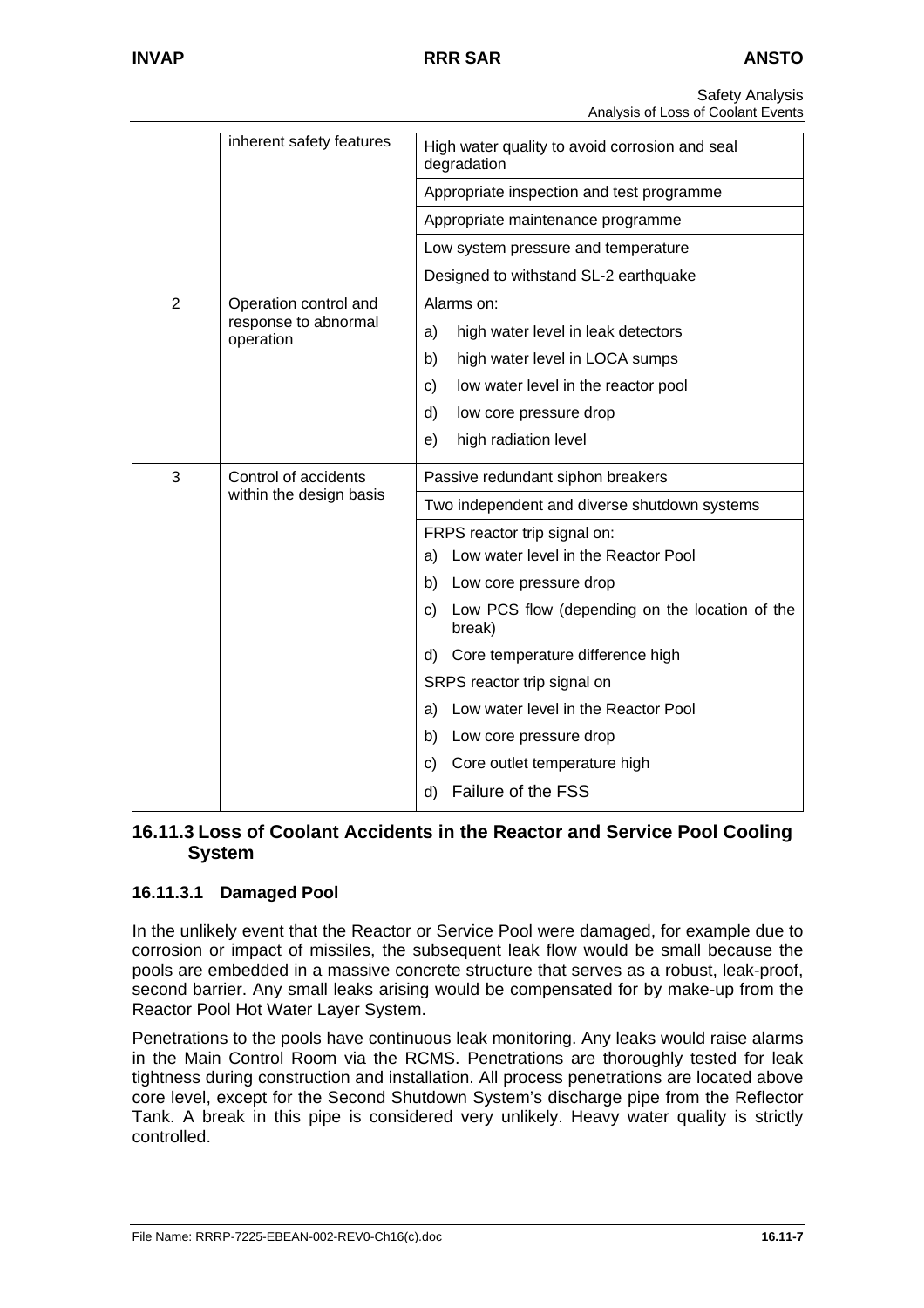The openings at the base of the Reactor Pool for the Control Rods are connected to the Control Rod Drive Room below. These openings have double poly-pack seals (see Chapter 5) that inhibit water leakage into the room. Should a failure of any of these seals occur, water would drain into the Control Rod Drive Room. This room is small in volume and pool water level would not fall to a dangerous level, even with the transfer channel gate in place. This is the worst case scenario, since the Reactor Pool water level would be higher if the Reactor and Service Pools are connected. The largest penetrations to the pool are the beam tubes. The behaviour of the beam tubes is assessed in Section 16.11.3.6.

On the basis of the above, failure of the Reactor or Service pool boundaries (excluding the beam tube penetrations) resulting in a leak of coolant from the pools is considered to lie within the design basis. The consequences of such a leakage are minor and are not analysed further.

# **16.11.3.2 Reactor and Service Pools Cooling System Pipe and Valve Failure**

This event refers to the breakage of one of the pipes or valves and the failure to close a valve in one of the drainage lines of the RSPCS, including those branches of the system associated with the Long Term Pool Cooling mode of operation. There are two pipes along the RSPCS that could contribute to a large LOCA:

- a) the outlet RSPCS line
- b) inlet RSPCS line

The RSPCS piping and valves have the same mechanical design values of pressure and temperature as the PCS pipes. The mechanical design of the RSPCS ensures that it withstands the SL-2 seismic event. As in the case of the PCS piping, all the penetrations to the pools are well above the top edge of the core. Some of these pipes do run below the level of the core once they leave the reactor block. For this reason, the design provides siphon breakers on the outlet and inlet pipes of the RSCPS to stop the leak and prevent uncovering of the core.

There are three types of valves used for RSPCS: diaphragm valves, check valves and butterfly valves.

- a) Diaphragm valves are used on discharge and venting lines. The valve body is made of stainless steel and has welded ends.
- b) Check valves are used to prevent reverse flow in the event of pump shutdown. The valves are of the wafer type, with the body, disk and stem made of AISI 316, and seats and O-ring of ethylene propylene rubber. The latter has been shown to be thoroughly resistant to the environmental conditions expected.
- c) Butterfly valves are used to isolate portions of the RSPCS. There is one located on each side of the main components. In addition, there are valves located on the RSPCS pipes that penetrate the reactor block with the purpose of isolating the Reactor Pool. The valves are of the lug type. The potential for failure due to missile impact is equivalent to that in the PCS. Provisions are in place regarding the RSPCS pump testing and inspection during manufacturing installation and operation. In addition, instrumentation is in place to alert the operator to vibrations that could damage the unit. The pump would trip on very high vibration. The pump is bolted to a base to ensure that vibration does not cause stress on the connected piping.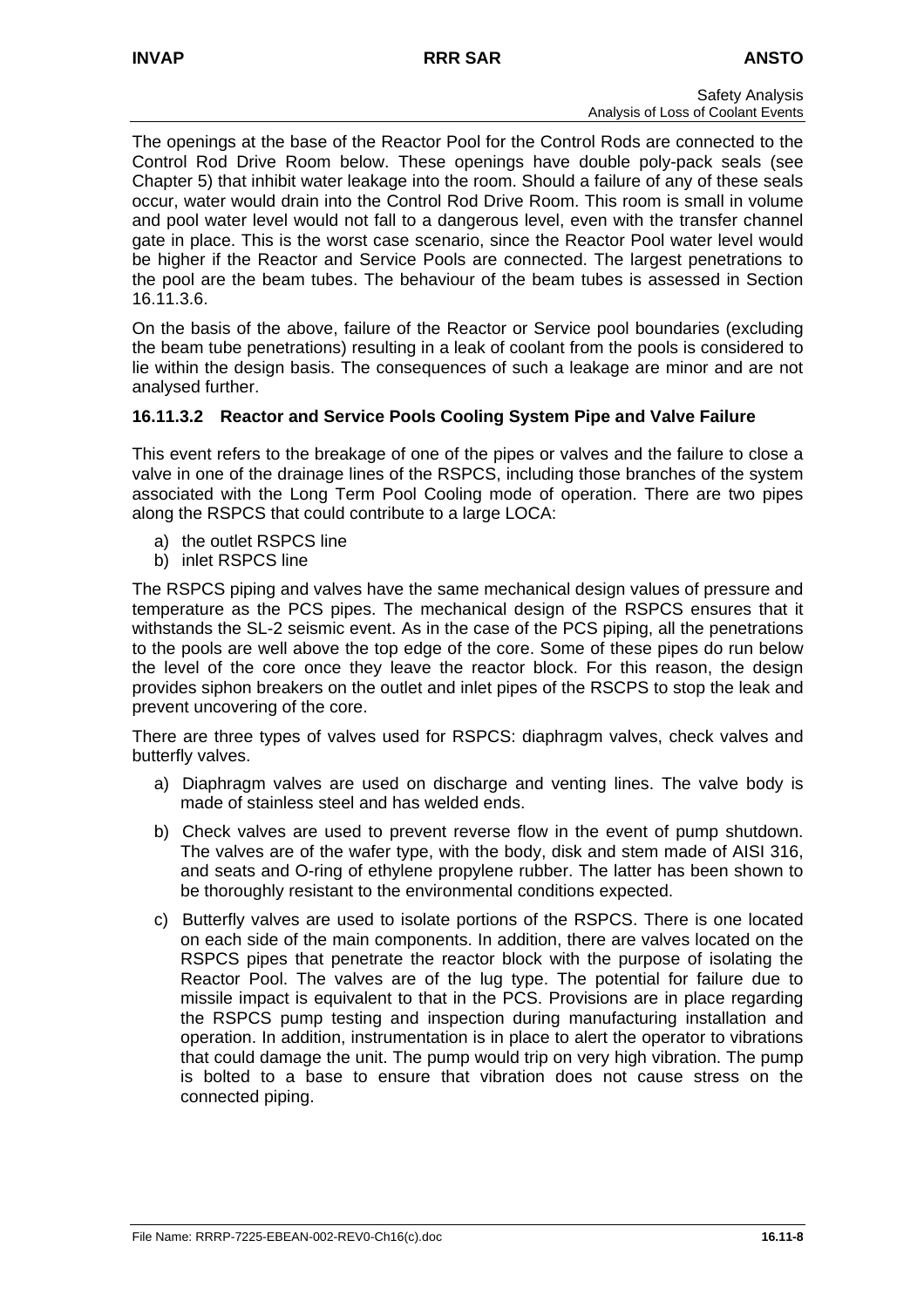The diameter of the piping of the RSPCS is smaller than the diameter of the PCS piping. Thus, the consequences of any loss of coolant event involving RSPCS piping would be bounded by those of the PCS piping.

Breaks of piping would be detected by means of low Reactor Pool water level, low RSPCS flow rate, leak detectors, high radiation level and high level in LOCA sumps.

On the basis of the above discussion, failures of the RSPCS piping and valves are considered to lie within the design basis. Their consequences on the core are considered bounded by the failure of the PCS piping. However, since a loss of coolant in the RSPCS has impact on the cooling capability of the irradiation targets, its effects are analysed further.

| Level | <b>Main Characteristics</b>                         | <b>Safety Feature</b>                                                        |
|-------|-----------------------------------------------------|------------------------------------------------------------------------------|
| 1     | Conservative design and<br>inherent safety features | High quality piping materials and valves                                     |
|       |                                                     | QA procedures for procurement and installation                               |
|       |                                                     | Periodic inspection and testing                                              |
|       |                                                     | Large safety margins in piping specification                                 |
|       |                                                     | Seismically designed                                                         |
|       |                                                     | High water quality to avoid corrosion                                        |
|       |                                                     | Appropriate maintenance programme                                            |
|       |                                                     | Appropriate system inspection and tests                                      |
| 2     | Operation control and                               | Alarms on:                                                                   |
|       | response to abnormal<br>operation                   | high level in leak detectors<br>a)                                           |
|       |                                                     | high water level in LOCA sumps<br>b)                                         |
|       |                                                     | low water level in the reactor pool<br>c)                                    |
|       |                                                     | d)<br>low flow rate of the RSPCS (depending on the<br>location of the break) |
|       |                                                     | high radiation level<br>e)                                                   |
| 3     | Control of accidents<br>within the design basis     | Passive redundant siphon breakers                                            |
|       |                                                     | Two independent and diverse shutdown systems                                 |
|       |                                                     | FRPS reactor trip signal on:                                                 |
|       |                                                     | a) Low water level in the Reactor Pool                                       |
|       |                                                     | Low RSPCS flow (depending on the location of<br>b)<br>the break)             |
|       |                                                     | SRPS reactor trip signal on                                                  |
|       |                                                     | Very Low water level in the Reactor Pool<br>a)                               |
|       |                                                     | Failure of the FSS<br>b)                                                     |

# **16.11.3.2.1 Defence in Depth Barriers**

# **16.11.3.3 Reactor and Service Pools Cooling System Decay Tank Break**

This initiating event considers failure of the RSPCS Decay Tank and its drainage pipe.

The tank contains demineralised water. Tank failure due to corrosion or overpressure is considered highly unlikely. In addition, there is no source of potential missiles identified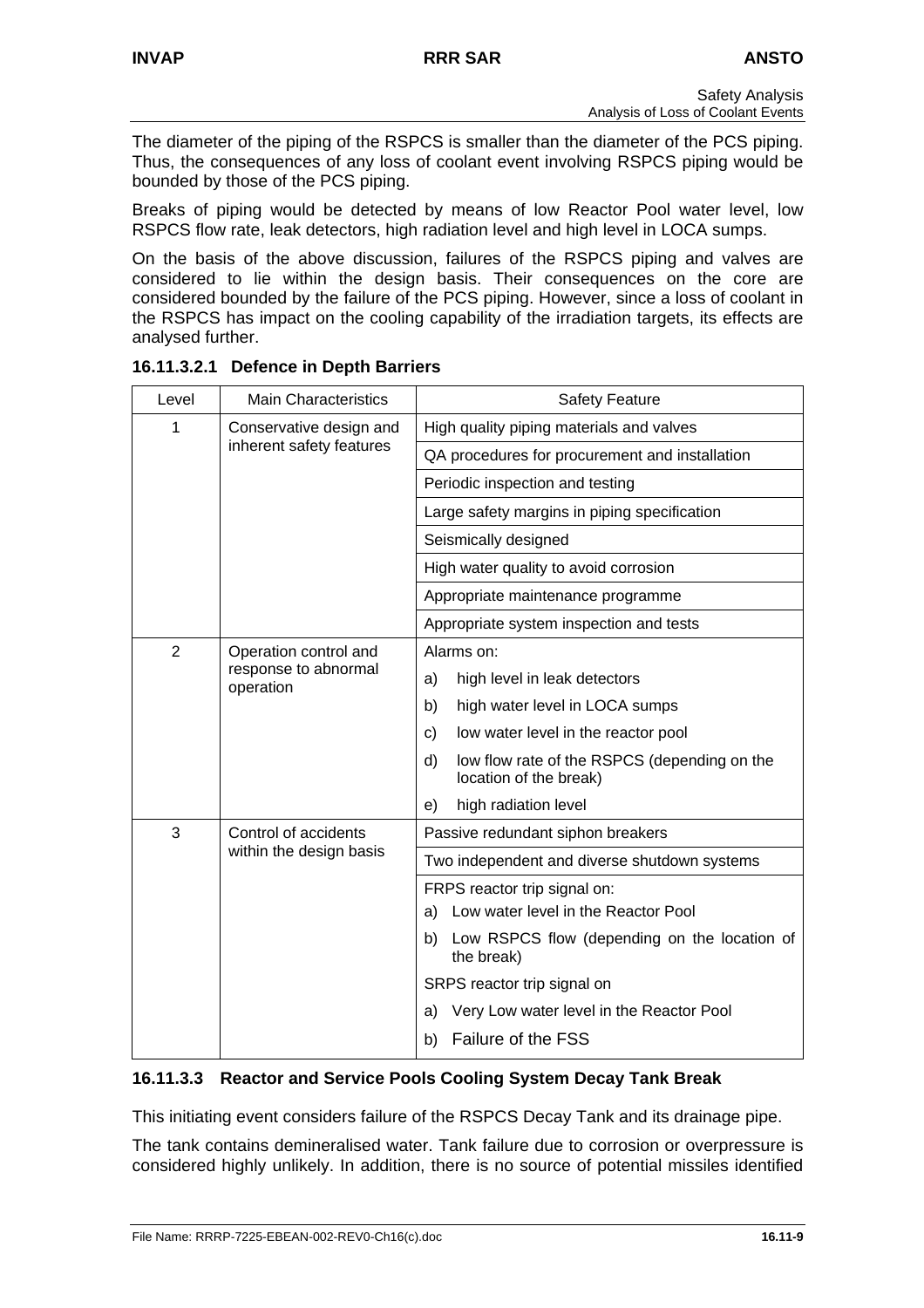inside the Decay Tank Room. The tank and its supports have been designed to withstand the SL-2 earthquake.

The discharge pipe only conducts demineralised water. Non-dissolved solids falling into the pool in the Reactor Hall have the potential to cause corrosion although the water of the RSPCS is isolated from the Reactor Hall by the hot water layer. A fraction of the RSPCS flow rate is circulated through a particulate filter and a resin bed. The total volume of the RSPCS is filtered in a 24 h interval. Rupture of the piping due to corrosion or overpressure is considered highly unlikely.

A gate valve isolates the decay tank drainage pipe and the end of the pipe is capped. The design of the gate valve minimises leaks. The cap at the end of the pipe provides a redundant means of isolation.

A leak detector in the decay tank room provides an alarm to the monitoring control room in case of a leak.

On the basis of the above arguments, failure of the Decay Tank is considered to lie within the design basis. The consequences of its failure are bounded by failure of the PCS piping.

| Level          | <b>Main Characteristics</b>                                | <b>Safety Feature</b>                                               |
|----------------|------------------------------------------------------------|---------------------------------------------------------------------|
| 1              | Conservative design and<br>inherent safety features        | High quality tank and drainage pipe materials                       |
|                |                                                            | Large safety margins in tank specification                          |
|                |                                                            | High water quality to avoid corrosion                               |
|                |                                                            | RSPCS water purification system                                     |
|                |                                                            | Low water pressure and temperature                                  |
|                |                                                            | Appropriate maintenance programme                                   |
|                |                                                            | Appropriate system inspection and test programme                    |
|                |                                                            | Designed to withstand the SL-2 earthquake                           |
| $\overline{2}$ | Operation control and<br>response to abnormal<br>operation | Leak discharge to the Radioactive Liquid Waste<br>Management System |
|                |                                                            | Alarm on:                                                           |
|                |                                                            | high level on leak detector<br>a)                                   |
|                |                                                            | low pool water level<br>b)                                          |
| 3              | Control of accidents<br>within the design basis            | Passive redundant siphon breakers                                   |
|                |                                                            | Two independent and diverse shutdown systems                        |
|                |                                                            | FRPS reactor trip signal on:                                        |
|                |                                                            | a) Low water level in the Reactor Pool                              |
|                |                                                            | b) Low RSPCS flow (depending on the location of<br>the break)       |
|                |                                                            | SRPS reactor trip signal on                                         |
|                |                                                            | Very Low water level in the Reactor Pool<br>a)                      |
|                |                                                            | Failure of the FSS<br>b)                                            |
|                |                                                            |                                                                     |

**16.11.3.3.1 Defence in Depth Barriers**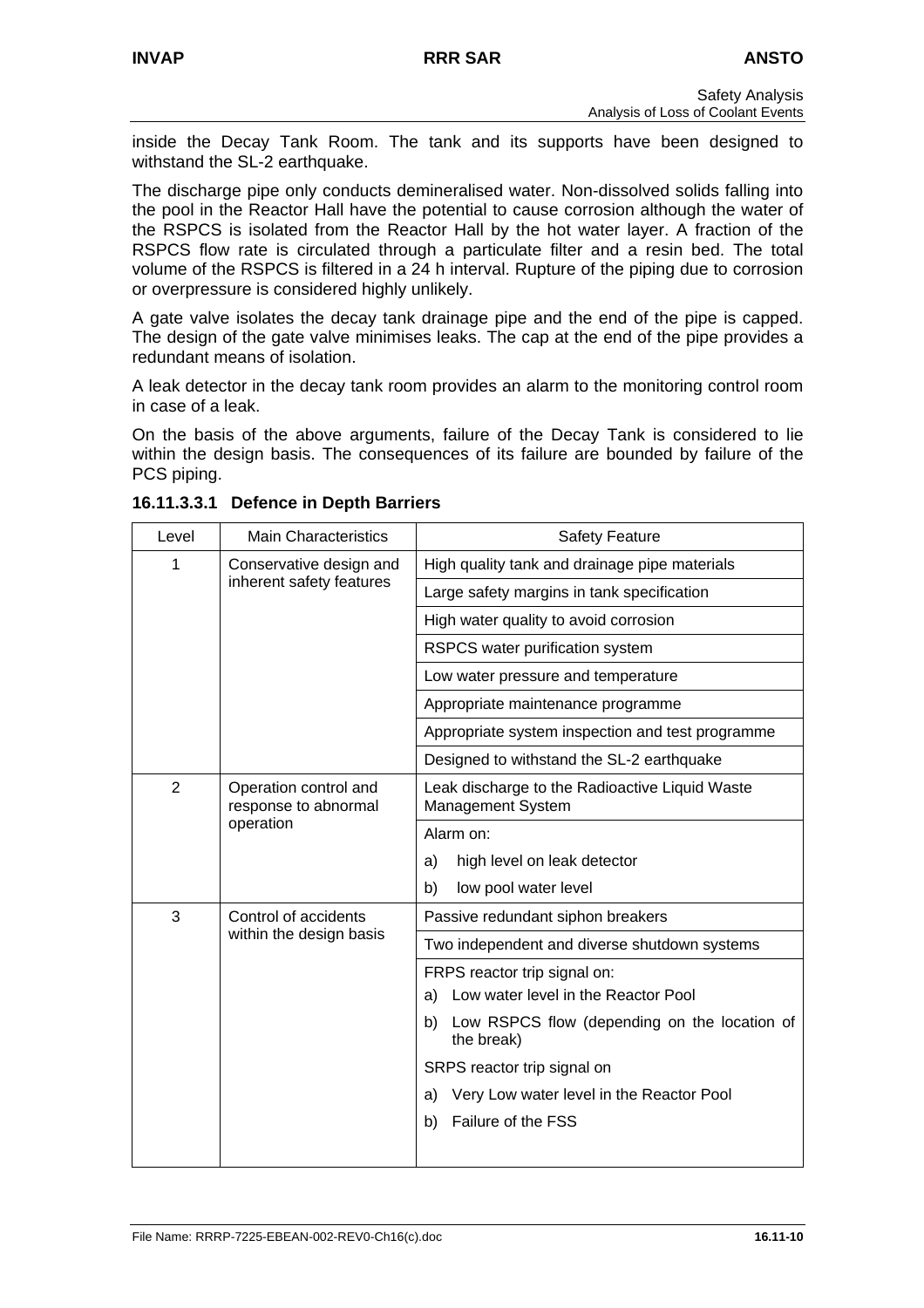# **16.11.3.4 Reactor and Service Pools Cooling System Pump Break**

This event considers breakage of one of the RSPCS pumps or pump shaft seals.

The RSPCS pump shaft seals of the pumps are identical to the seals in the PCS pumps. They are equipped with leak detection.

A LOCA could occur due to failure of a seal or a union. Seals are manufactured out of high quality material and operating conditions are mild. Flanged unions are inspected according to surveillance requirements. A leak through a union would be detected during inspection and/or walk down and would be corrected. Nevertheless, leak through a faulty seal or union is considered within the design basis.

On the basis of the above, LOCA due to failure of the pump is considered within the design basis. The consequences of the failure are bounded by failure of the RSPCS piping and therefore not further analysed.

**16.11.3.4.1 Defence in Depth Barriers** 

| Level          | <b>Main Characteristics</b>                         | <b>Safety Feature</b>                                         |
|----------------|-----------------------------------------------------|---------------------------------------------------------------|
| 1              | Conservative design and<br>inherent safety features | High quality pumps                                            |
|                |                                                     | High quality water to avoid corrosion                         |
|                |                                                     | Appropriate inspection and test programme                     |
|                |                                                     | Appropriate maintenance programme                             |
|                |                                                     | Low system pressure and temperature                           |
|                |                                                     | Designed to withstand SL-2 earthquake                         |
| $\overline{2}$ | Operation control and                               | Leak detection in the shaft seals                             |
|                | response to abnormal<br>operation                   | Vibration indication on motor and pump                        |
|                |                                                     | Temperature indication on motor and pump                      |
|                |                                                     | Alarm on:                                                     |
|                |                                                     | high vibration on rotating machinery<br>a)                    |
|                |                                                     | b)<br>high temperature on rotating machinery                  |
|                |                                                     | high level in leak detector<br>C)                             |
|                |                                                     | high water level in LOCA sumps<br>d)                          |
|                |                                                     | low water level in the reactor tank<br>e)                     |
|                |                                                     | low flow rate of RSPCS<br>f)                                  |
|                |                                                     | RCMS pump trip signal on very high vibration                  |
| 3              | Control of accidents<br>within the design basis     | Passive redundant siphon breakers                             |
|                |                                                     | Two independent and diverse shutdown systems                  |
|                |                                                     | FRPS reactor trip signal on:                                  |
|                |                                                     | a) Low water level in the Reactor Pool                        |
|                |                                                     | b) Low RSPCS flow (depending on the location of<br>the break) |
|                |                                                     | SRPS reactor trip signal on                                   |
|                |                                                     | a) Very Low water level in the Reactor Pool                   |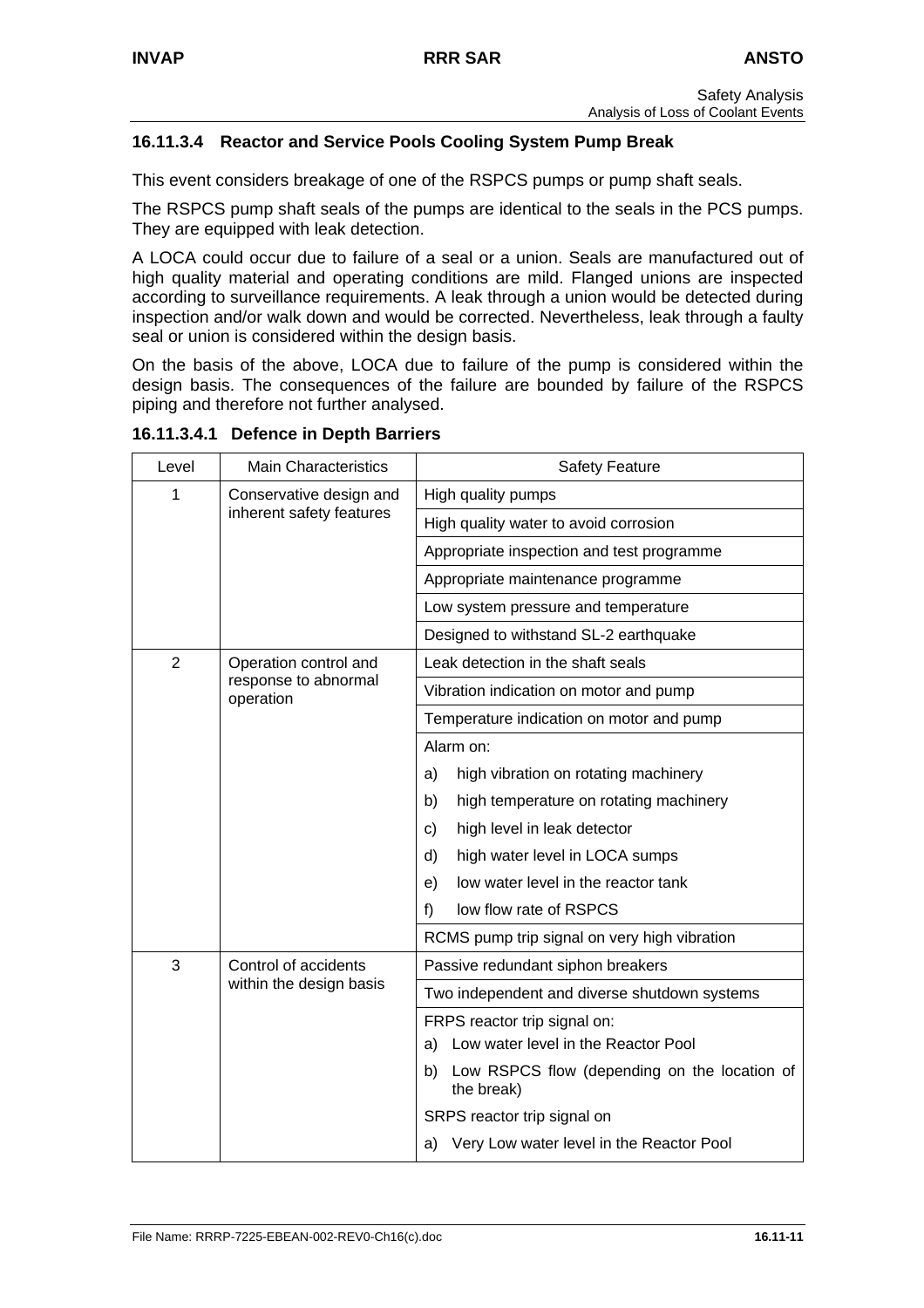| Level | <b>Main Characteristics</b> | <b>Safety Feature</b>    |
|-------|-----------------------------|--------------------------|
|       |                             | Failure of the FSS<br>b) |

# **16.11.3.5 Reactor and Service Pools Cooling System Heat Exchanger Break**

The heat exchangers are composed of several plates that are packed by frame plates at the ends. Tightening bolts join both frame plates and compress the heat exchanger plates and its gaskets.

In case of gasket failure only small leaks are expected because the seal cannot be removed completely by water pressure due to the compression between plates. Gasket design ensures that any leaks flow out from the heat exchanger, preventing mixing of primary and secondary waters.

Bolts are designed with large safety margins in relation to the design pressure and temperature of the system and the strains and accelerations that arise from the SL-2 earthquake. Leak detectors are also provided to generate an alarm in case of coolant leakage.

Missile impacts that could result in large deformation of the heat exchanger structure and, as a consequence, the loss of seal due to compression between plates can be originated from missile sourcesFailure of the heat exchanger is considered to lie within the design basis. Its consequences are bounded by the effects of failure of the RSPCS piping leading to a LOCA.

| Level | <b>Main Characteristics</b>                                | <b>Safety Feature</b>                                         |  |  |  |  |
|-------|------------------------------------------------------------|---------------------------------------------------------------|--|--|--|--|
| 1     | Conservative design and                                    | High quality heat exchanger materials                         |  |  |  |  |
|       | inherent safety features                                   | High water quality to avoid corrosion and seal<br>degradation |  |  |  |  |
|       |                                                            | Appropriate inspection and test programme                     |  |  |  |  |
|       |                                                            | Appropriate maintenance programme                             |  |  |  |  |
|       |                                                            | Low system pressure and temperature                           |  |  |  |  |
|       |                                                            | Designed to withstand SL-2 earthquake                         |  |  |  |  |
| 2     | Operation control and<br>response to abnormal<br>operation | Alarms on:                                                    |  |  |  |  |
|       |                                                            | high level in leak detectors<br>a)                            |  |  |  |  |
|       |                                                            | b)<br>high water level in LOCA sumps                          |  |  |  |  |
|       |                                                            | low water level in the reactor tank<br>C)                     |  |  |  |  |
|       |                                                            | low flow rate in the RSPCS<br>d)                              |  |  |  |  |
| 3     | Control of accidents                                       | Passive redundant siphon breakers                             |  |  |  |  |
|       | within the design basis                                    | Two independent and diverse shutdown systems                  |  |  |  |  |

**16.11.3.5.1 Defence in Depth Barriers**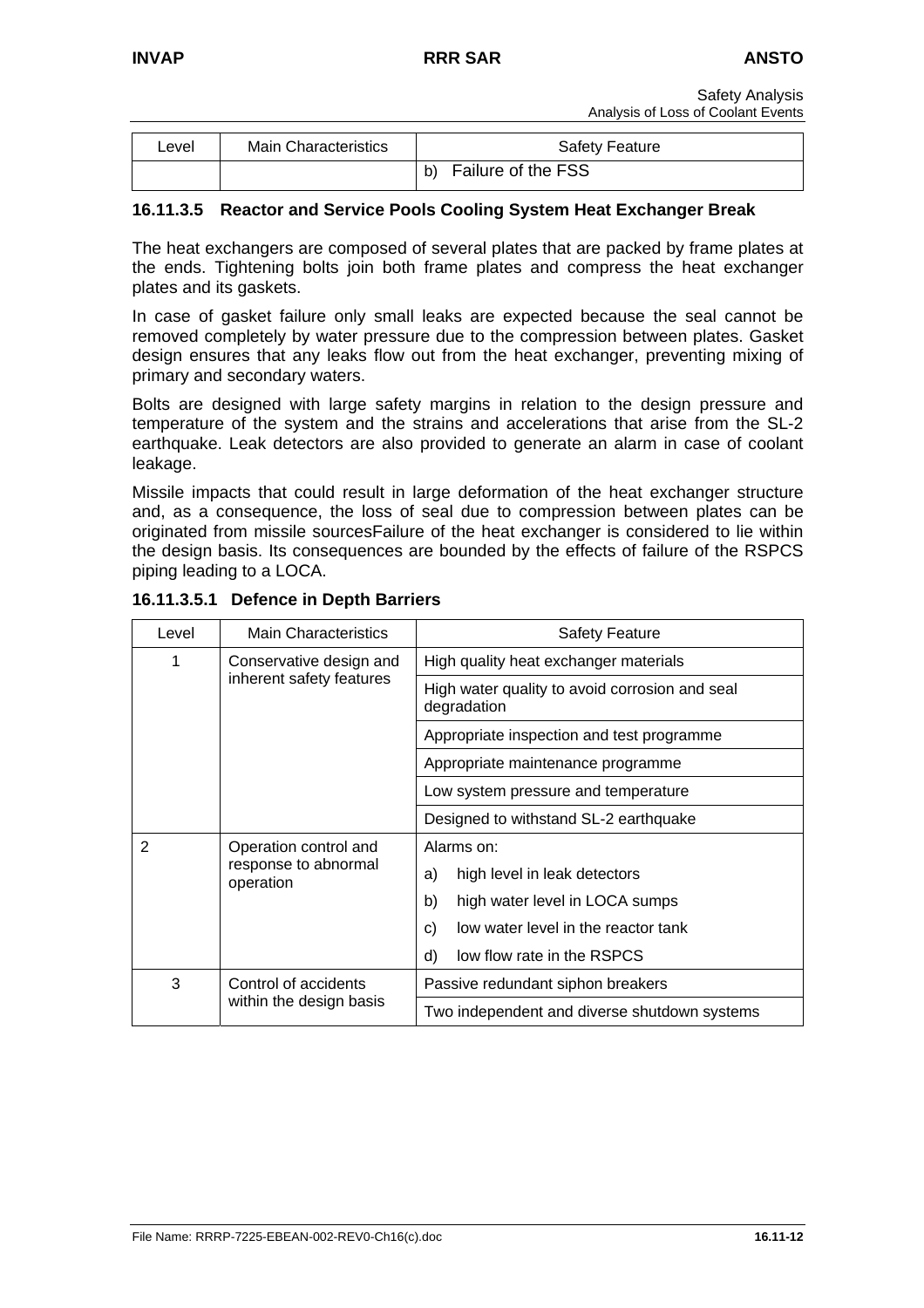| a) | FRPS reactor trip signal on:<br>Low water level in the Reactor Pool |
|----|---------------------------------------------------------------------|
| b) | Low RSPCS flow (depending on the location of<br>the break)          |
|    | SRPS reactor trip signal on                                         |
| a) | Very Low water level in the Reactor Pool                            |
| b) | Failure of the FSS                                                  |

# **16.11.3.6 Failure of Beam Tubes**

Consistent with ARPANSA Regulatory Guideline RG-5 "Criteria for the Design of Nuclear Installations" and international best safety practices, the beam penetrations to the Reactor Pool have been provided with two static barriers to prevent a loss of coolant. These barriers have been designed to withstand the hydraulic, seismic and other relevant loads that may eventually act on them. Both barriers need to fail before a loss of coolant is possible. A description of the barriers and an analysis of their behaviour under load is provided in Section 4.5.

The first barrier is the beam tube enclosure that penetrates the reactor block, crosses the Reactor Pool liner and enters into the Reflector Tank. The material selected and its fabrication ensure that no damage will appear as a result of irradiation. The mild operating conditions (moderate temperature and pressure, good water quality) and the high quality of the materials selected preclude corrosion as a source of damage and failure.

The second barrier consists of a closure plate at the reactor block face. This plate covers the beam tube and shutters. It has a static seal and it is bolted to the reactor block. On the plate there are small rectangular openings. A plate, designed to withstand the water column pressure of the Reactor Pool, covers each of these openings.

The beam tubes are fitted with double bellows to provide flexibility in the zone between the Reactor Pool liner and the reflector tank. These bellows form redundant barriers. Furthermore, to minimise the probability of rupture of the beam tube wall by the impact of falling objects, the beam tubes are protected against missiles that could fall into the Reactor Pool by a metallic mesh. The mesh is designed to withstand the fall of a silicon ingot. The beam tubes are designed to withstand a SL-2 earthquake. In the extremely unlikely case of a beam rupture, the metallic plates on the face of the reactor block remain as additional barriers. These components are designed to withstand the load of the static pressure exerted by the water column inside the pool. This load is larger than the load the plate would experience when loaded with an acceleration of 1g. A stopper prevents the beam shutters from impacting on the plate and windows in the unlikely event they become dislodged during a seismic event.

A leak detector system inside the beam tubes would trigger the corresponding alarms should pool water leak into the beam tubes.

Design provisions, multiple barriers, material quality, QA manufacturing and installation procedures are all in place to provide an extremely robust beam tube boundary. LOCAs through the beam tubes are therefore considered to be so unlikely as to render them beyond the design basis.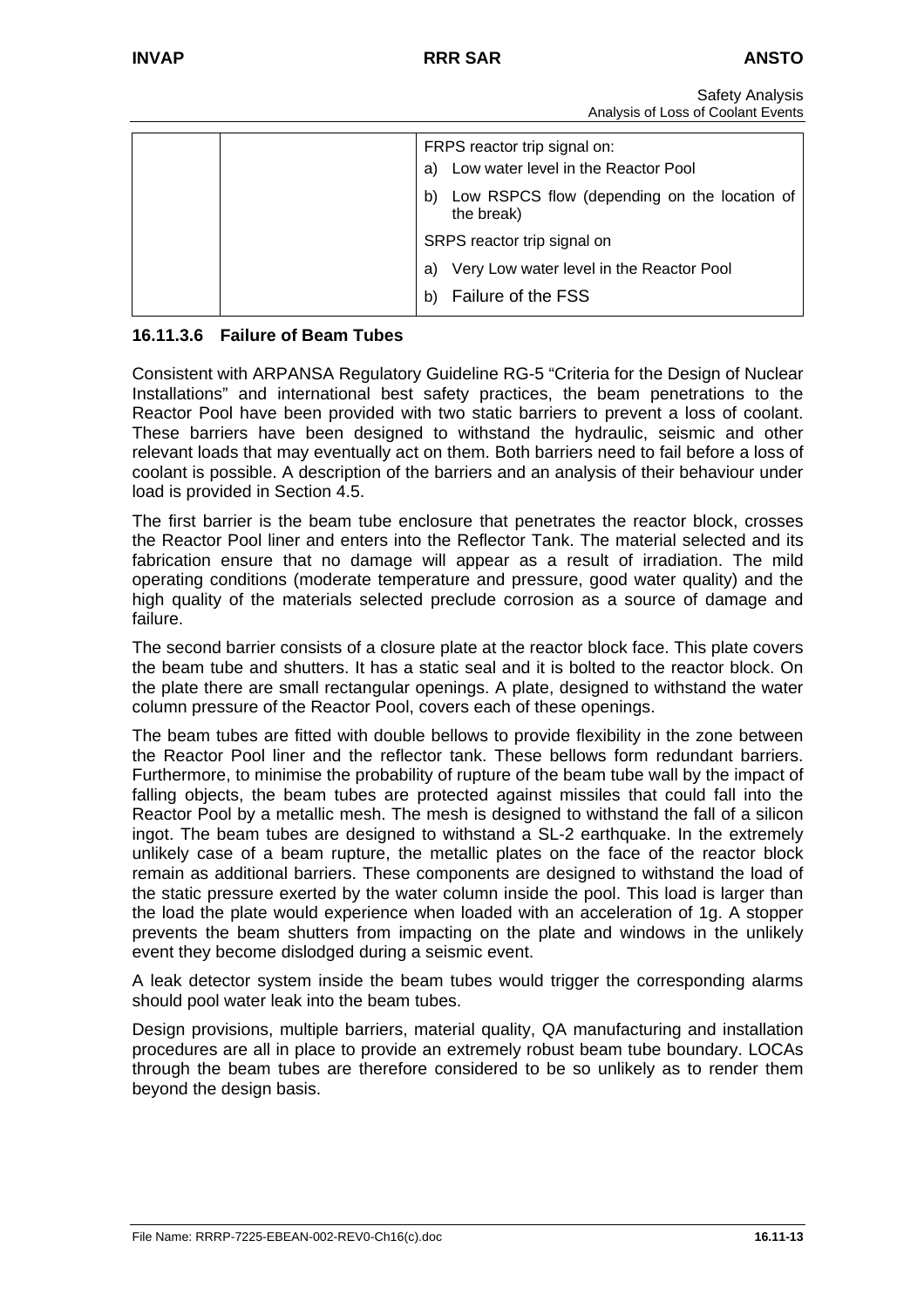| Level          | <b>Main Characteristics</b>                                | <b>Safety Feature</b>                                                         |  |  |  |  |
|----------------|------------------------------------------------------------|-------------------------------------------------------------------------------|--|--|--|--|
| 1              | Conservative design and                                    | High quality beam materials                                                   |  |  |  |  |
|                | inherent safety features                                   | Low pressure system                                                           |  |  |  |  |
|                |                                                            | Design providing two independent static barriers to<br>prevent leaks          |  |  |  |  |
|                |                                                            | Short section of the tubes between the reflector tank<br>and the Reactor Pool |  |  |  |  |
|                |                                                            | Tube protection against impact by falling objects                             |  |  |  |  |
|                |                                                            | Cover withstanding the pool water column pressure                             |  |  |  |  |
|                |                                                            | Appropriate beam tube inspection and test<br>programme                        |  |  |  |  |
|                |                                                            | Appropriate maintenance programme                                             |  |  |  |  |
|                |                                                            | Stoppers to avoid impact of shutters on beam plates                           |  |  |  |  |
|                |                                                            | Designed to withstand the SL-2 earthquake and<br>beyond                       |  |  |  |  |
| $\mathfrak{D}$ | Operation control and<br>response to abnormal<br>operation | Detectors and alarms on:                                                      |  |  |  |  |
|                |                                                            | leak detection inside the beam tube<br>a)                                     |  |  |  |  |
|                |                                                            | low water level in the reactor tank<br>b)                                     |  |  |  |  |

# **16.11.3.6.1 Defence in Depth Barriers**

# **16.11.3.7 Failure of the Seals for Control Rods**

Seals for CRs are formed by rubber 'O' rings and dynamic poly-packs. The seals are designed to withstand the pressure due to the column of Reactor Pool water and represent a multiple safety barrier against water pool leakage. Failure of this seal assembly allowing significant quantities of coolant to escape from the Reactor Pool requires either the multiple failure of 'O' rings or poly-packs. This is considered highly unlikely.

The seals have been tested by irradiation with doses equivalent to 10 years' full power operation. Results of these tests indicated very good seal performances. Replacement of the seals would be carried out with the FA removed from the Core and the opening at the bottom of the pool tightly closed by a specially designed tool.

Failure of both sets of seals in a CR would result in leakage. In case of failure of one of the seals, leakage detectors are provided inside the CRD Room to detect any abnormal leakage of pool water.

A watertight door closes the CRD room. The size of the CRD room is such that, in case of it being totally flooded by a leak from the Reactor Pool, the water in the Reactor Pool (with the gate in the transfer channel in place) does not drop to a dangerous level. Enough water inside the Reactor Pool is maintained to establish core cooling by natural convection and appropriate shielding for any operations at the Reactor Pool top.

On the basis of the above arguments, failure of the CR seals is considered to lie within the design basis. The effect of the failure of the seals is bounded by the LOCA arising from failure of the RSPCS piping.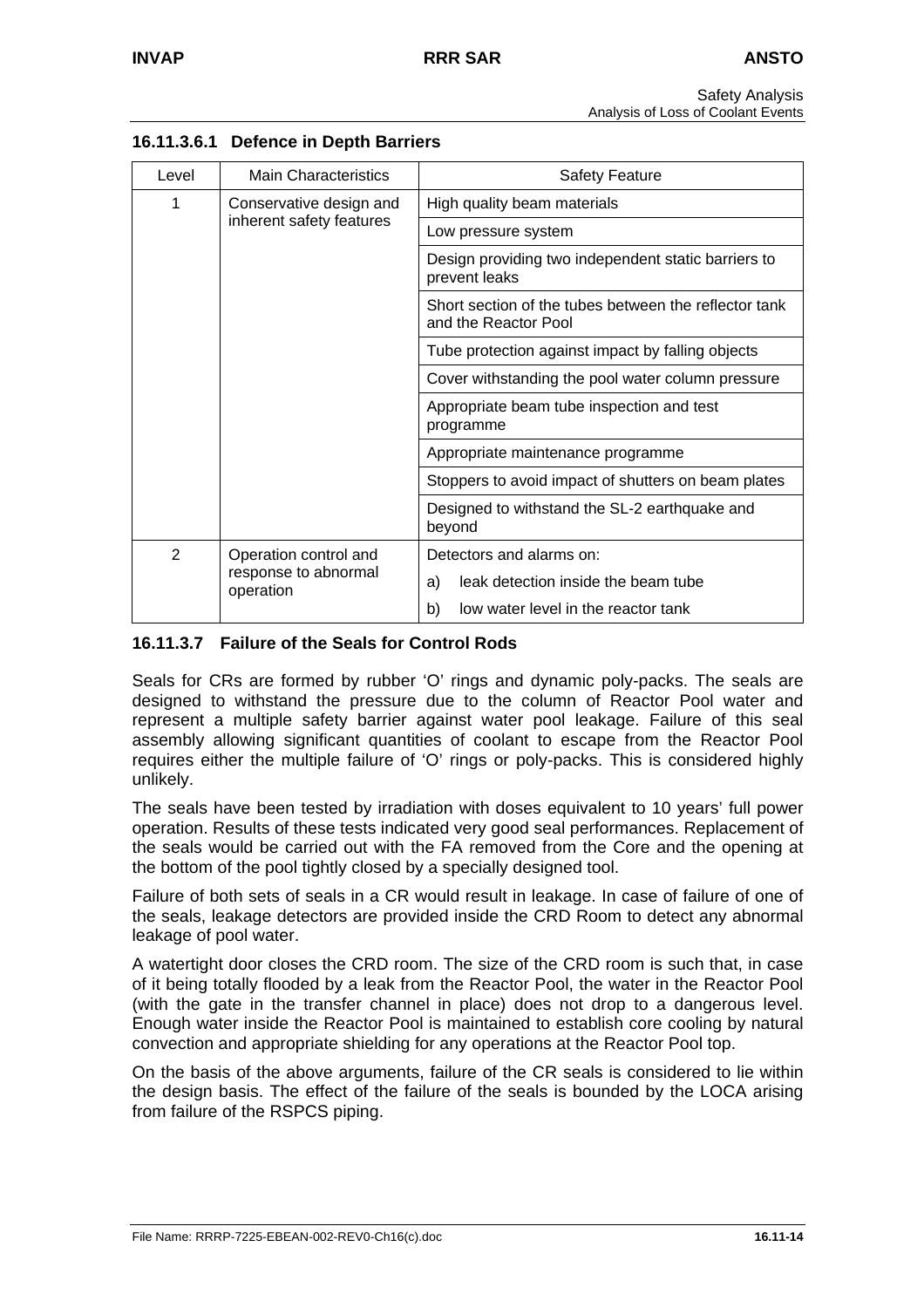| Level          | <b>Main Characteristics</b>                                | <b>Safety Feature</b>                                                    |  |  |  |  |
|----------------|------------------------------------------------------------|--------------------------------------------------------------------------|--|--|--|--|
| 1              | Conservative design and                                    | Proven design of seal for CRs                                            |  |  |  |  |
|                | inherent safety features                                   | Low system pressure                                                      |  |  |  |  |
|                |                                                            | Appropriate inspection and test programme                                |  |  |  |  |
|                |                                                            | Appropriate maintenance programme                                        |  |  |  |  |
|                |                                                            | Small size of CRD Room                                                   |  |  |  |  |
|                |                                                            | Watertight protection of the CRD Room and CRD<br>Room door               |  |  |  |  |
| $\overline{2}$ | Operation control and<br>response to abnormal<br>operation | Alarm on:                                                                |  |  |  |  |
|                |                                                            | high level in leak detector in the CRD room<br>a)                        |  |  |  |  |
|                |                                                            | low Reactor Pool water level<br>b)                                       |  |  |  |  |
| 3              | Control of accidents                                       | Passive redundant siphon breakers                                        |  |  |  |  |
|                | within the design basis                                    | Two independent and diverse shutdown systems                             |  |  |  |  |
|                |                                                            | FRPS reactor trip signal on:                                             |  |  |  |  |
|                |                                                            | Low water level in the Reactor Pool<br>a)                                |  |  |  |  |
|                |                                                            | b) High radiation level                                                  |  |  |  |  |
|                |                                                            | SRPS reactor trip signal on<br>Low water level in the Reactor Pool<br>a) |  |  |  |  |
|                |                                                            |                                                                          |  |  |  |  |
|                |                                                            | Failure of the FSS<br>b)                                                 |  |  |  |  |
|                |                                                            |                                                                          |  |  |  |  |

# **16.11.3.7.1 Defence in Depth Barriers**

# **16.11.4 Design Basis Postulated Initiating Events**

A summary of previous considerations and the design basis PIE are presented in the following table:

| <b>PIE</b>                               | Not<br>applicable | Eliminated by<br>inherent | Sufficiently<br>unlikely to | Design Basis Initiating Events<br>(DBIEs)               |                                                |                     |
|------------------------------------------|-------------------|---------------------------|-----------------------------|---------------------------------------------------------|------------------------------------------------|---------------------|
|                                          | to the<br>design  | design<br>provisions      | occur<br>(BDB)              | To be<br>considered<br>in other<br><b>DBIE</b><br>group | <b>Bounded</b><br>by<br>another<br><b>DBIE</b> | Further<br>analysis |
| PCS pipe or<br>valve break or<br>failure |                   |                           |                             |                                                         |                                                | X                   |
| Decay Tank<br><b>Break</b>               |                   |                           |                             |                                                         | X (PCS<br>piping<br>failure)                   |                     |
| PCS pump break                           |                   |                           |                             |                                                         | X (PCS<br>piping<br>failure)                   |                     |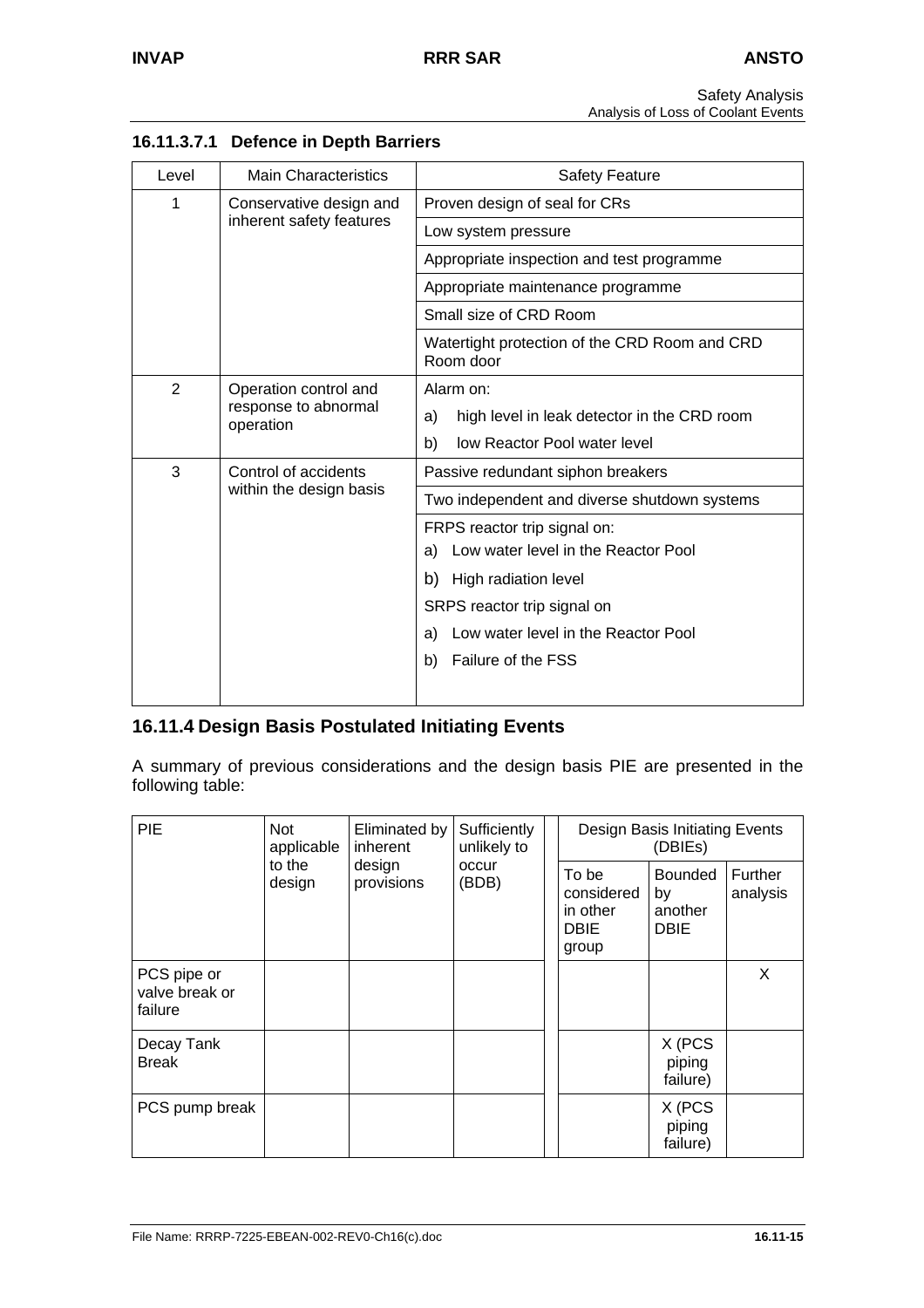| <b>Safety Analysis</b>             |  |
|------------------------------------|--|
| Analysis of Loss of Coolant Events |  |

| PIE                                         | <b>Not</b><br>applicable | Eliminated by<br>inherent | Sufficiently<br>unlikely to | Design Basis Initiating Events<br>(DBIEs)               |                                                |                     |  |  |
|---------------------------------------------|--------------------------|---------------------------|-----------------------------|---------------------------------------------------------|------------------------------------------------|---------------------|--|--|
|                                             | to the<br>design         | design<br>provisions      | occur<br>(BDB)              | To be<br>considered<br>in other<br><b>DBIE</b><br>group | <b>Bounded</b><br>by<br>another<br><b>DBIE</b> | Further<br>analysis |  |  |
| PCS heat<br>exchanger break                 |                          |                           |                             |                                                         | X (PCS<br>piping<br>failure)                   |                     |  |  |
| Damaged pool                                |                          |                           |                             | Minor consequences. Not<br>analysed further.            |                                                |                     |  |  |
| RSPCS pipe or<br>valve break or<br>failure  |                          |                           |                             |                                                         |                                                | X                   |  |  |
| <b>RSPCS Decay</b><br><b>Tank Break</b>     |                          |                           |                             |                                                         | X<br>(RSPCS<br>piping<br>failure)              |                     |  |  |
| <b>RSPCS Pump</b><br><b>Break</b>           |                          |                           |                             |                                                         | X<br>(RSPCS<br>piping<br>failure)              |                     |  |  |
| <b>RSPCS Heat</b><br><b>Exchanger Break</b> |                          |                           |                             |                                                         | X<br>(RSPCS<br>piping<br>failure)              |                     |  |  |
| Failure of Beam<br><b>Tubes</b>             |                          |                           | $\mathsf{X}$                |                                                         |                                                |                     |  |  |
| <b>Failure of Seals</b><br>for CRD          |                          |                           |                             |                                                         | X<br>(RSPCS<br>piping<br>failure)              |                     |  |  |

On the basis of the above, two DBIEs are identified for further analysis:

- a) Failure of the PCS piping, and
- b) Failure of the RSPCS piping.

The postulated failure can occur at any point around the circuit and be of any size. In order to obtain an insight into the effect of location and size of the failures, a number of locations and leak sizes are analysed. They are;

- a) break at the PCS pump discharge line
- b) break at the interconnection line
- c) break at the PCS pump discharge line
- d) failure of the line connecting the main RSPCS pump with the standby pump
- e) full break of the RSPCS pool inlet pipe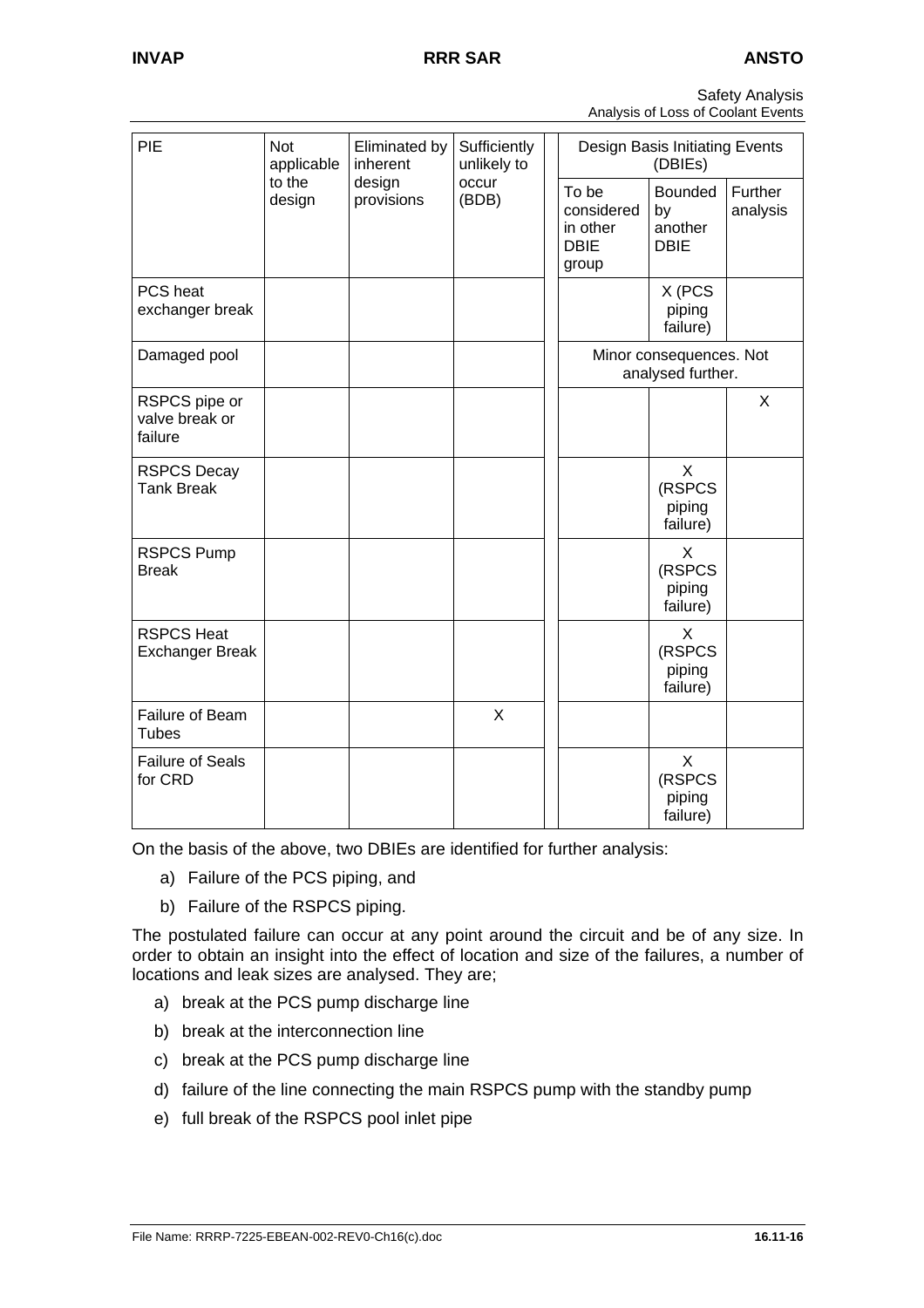In addition, a parametric analysis has been carried out to examine the variation in core parameter values with increase in PCS leak size.

### **16.11.4.1 Detection of the Initiating Event**

Following the onset of the LOCA, low flow, water in LOCA sumps and low pool water alarms are triggered. The FRPS and SRPS shut down the reactor. A list of triggering signals is given below:

- a) For the FSS:
	- i) Low core pressure drop. (PCS LOCA with rupture in the discharge line).
	- ii) High core temperature difference
	- iii) Low water level in Reactor Pool (this variable covers both DBIEs).
	- iv) Low PCS flow rate (PCS LOCA with rupture in pump discharge line).
	- v) Low RSPCS flow rate (RSPCS LOCA with rupture in the discharge line).
	- vi) High radiation levels
- b) For the SSS:
	- i) Low core pressure drop (PCS LOCA) in conjunction with no end-of-stroke signal from 2 or more CRs.
	- ii) High core outlet temperature
	- iii) Very low water level in Reactor Pool (set point is lower than the FSS set point).
	- iv) Failure of FSS.

#### **16.11.4.2 Design Basis Fault Sequences**

These sections consider the most significant events occurring during the PCS LOCA and RSPCS LOCA sequences.

#### **16.11.4.2.1 Loss of Coolant Accident in the Primary Cooling System**

- a) Failure of PCS pipe.
- b) Reactor shutdown
- c) RCMS trips the PCS and RSCPS pumps on low pool water level signal.
- d) Pool water level drops until it reaches the level of the siphon effect breakers and flap valves
- e) In the unlikely event of the RCMS pumps trip signal failing, the PCS and RSCPS pumps lose suction at the siphon breaker level and the loss of pool coolant inventory ceases.
- f) Flap valves open and natural circulation is established.

A number of operator actions would be expected to be carried out by procedures. They have not been considered in the analysis of the transients. The operator actions are;

- a) Identify LOCA area by alarm in leak detector or LOCA sumps.
- b) Shutdown PCS pumps in the event that the RCMS pump trip signal failed and the pool water surface has not reached siphon breaker level.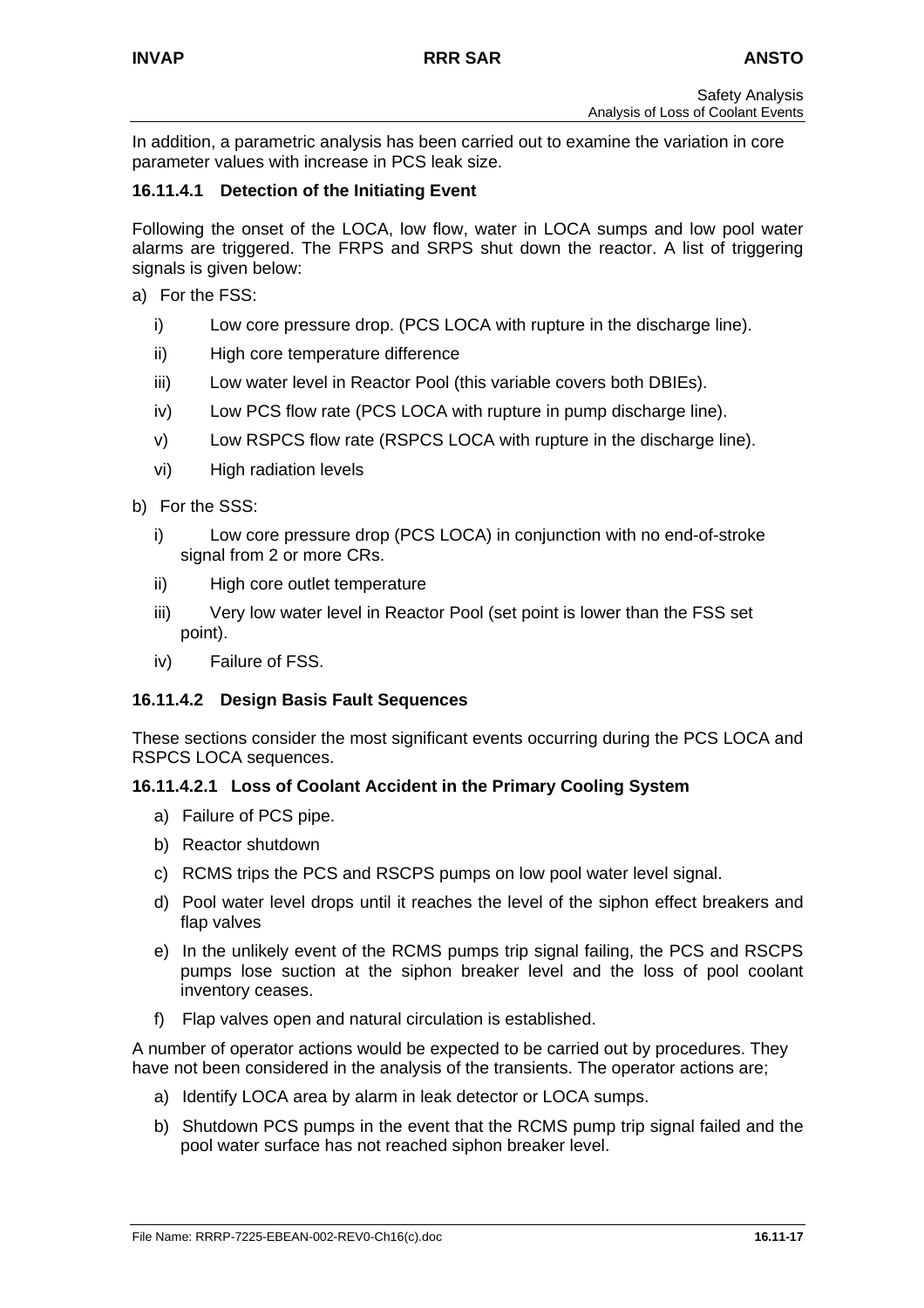- c) Shutdown the RSPCS pumps.
- d) If possible, initiate the Long Term Pool Cooling mode of the RSPCS and SCS.

#### **16.11.4.2.2 Loss of Coolant Accidents in the Reactor and Service Pools Cooling System**

- a) Breakage of RSPCS pipe.
- b) Reactor shutdown by:
	- (i) the FRPS on low RSCPS flow, low water level in Reactor Pool

(ii) the SRPS on very low water level in Reactor Pool (set point is lower than the FRPS set point), failure of the FSS.

- c) RCMS stops the PCS and RSPCS pumps due to low pool water level.
- d) Pool water level drops until it reaches the siphon breaker level
- e) In the event of the RCMS pumps trip signal failing, RSPCS and PCS pumps lose suction head and the loss of pool coolant inventory ceases.
- f) Flap valves open and natural circulation is established.

A number of operator actions would be expected to be carried out by procedures. They have not been considered in the analysis of the transients. The operator actions are;

- a) Identify LOCA area by alarm in leak detector or LOCA sumps
- b) Shutdown PCS pumps in the event that the RCMS pump trip signal failed and the pool water surface has not reached siphon breaker level.
- c) Shutdown RSPCS pumps
- d) Where possible, initiate the Long Term Pool Cooling mode of the RSPCS

#### **16.11.4.3 Numerical Analysis**

#### **16.11.4.3.1 Primary Cooling System**

The numerical analysis has been performed with RELAP 5. The results of the transient following a PCS LOCA are presented in this section.

#### **16.11.4.3.1.1 Modelling Assumptions**

The nodalisation of the RRR presented in Section 16.3 was used as the basis for this numerical analysis. A time dependent volume was introduced as a boundary condition to simulate the discharge through the break. This volume was connected to the PCS by a junction, with a cross-sectional area corresponding to the size of the simulated break. The junction includes a valve to simulate the onset of the LOCA.

The core geometry, the properties of the fuel and coolant and the shutdown systems are presented in Chapter 5.

The reactor is stable at full power prior to the occurrence of the initiating event. Operating core power is conservatively taken as 20 MW. Opening the valve at the junction simulates the break occurrence.

The pool coolant level reduction is calculated by integrating the volumetric flow per pool cross sectional area over time. It is conservatively assumed that the FSS is not actuated on a low PCS flow signal. Reactor trip is triggered by a low pool water level signal to the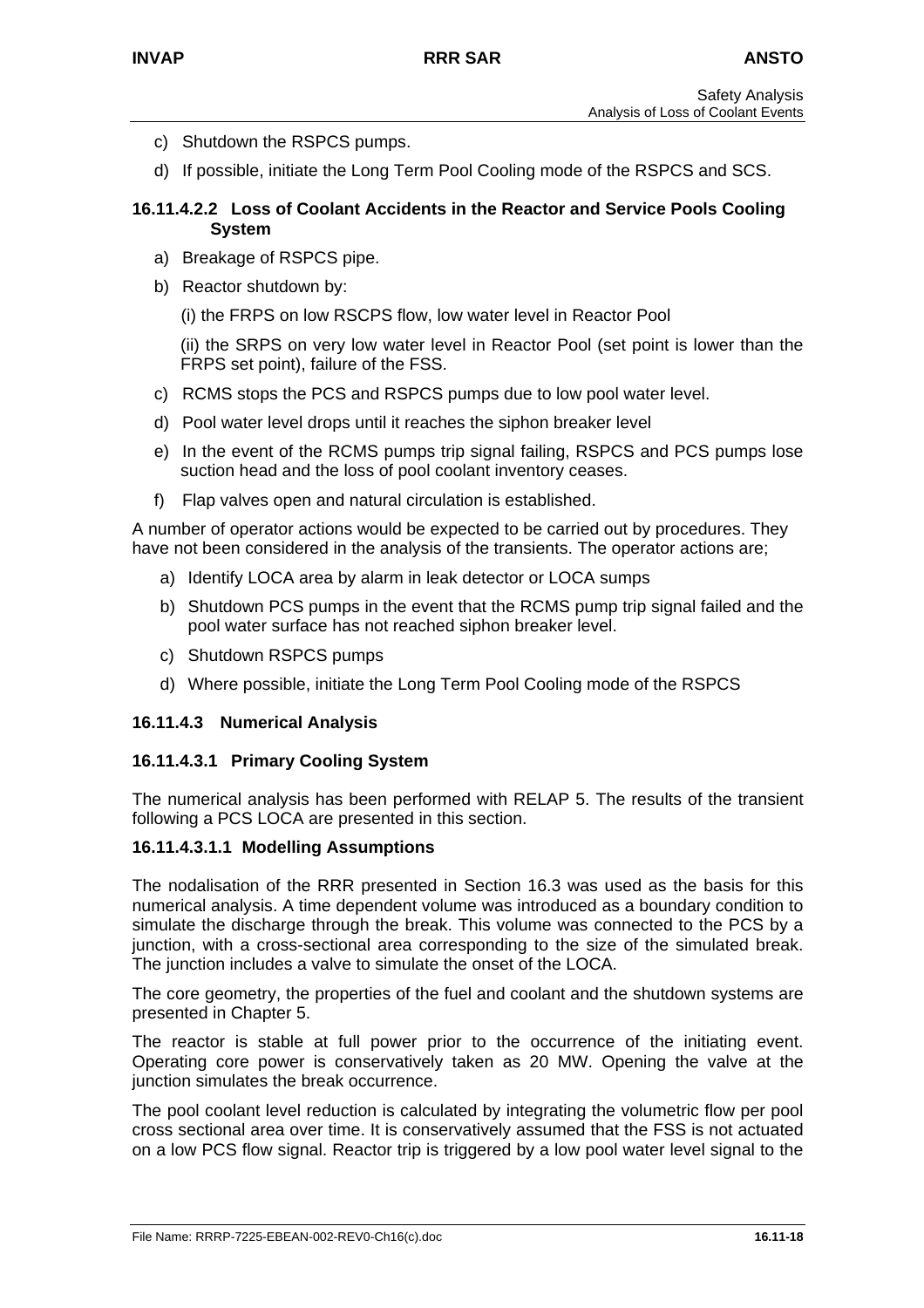FRPS and by the SRPS on failure of the FSS. The trip set point for the FRPS is set at the analytical limit for low pool water level. This is lower than the actual trip set point and it is a conservative assumption.

Cessation of power to the pump motors is simulated by a drop in the torque from its nominal value to zero in 1 second.

#### **16.11.4.3.1.2 Safety System Trip Parameters**

The FRPS triggers the FSS on low level of the pool water. The SRPS triggers the SSS on failure of the FSS.

### **16.11.4.3.1.3 PCS Pump Discharge Line**

The sequence starts with break at the PCS pump discharge line. When liquid level reaches the set point value, the FRPS triggers the FSS. The RCMS would trip the PCS and RSCPS pumps but, as this is a Safety Category 2 system, no credit is given to its actuation. In a realistic scenario (as opposed to the conservative scenario presented here), the pumps would be shut down simultaneously with the reactor, and the rate of fall of the pool water level would be much slower. The core flow decreases from the steady state value before the reactor trip. This decrease in flow rate would result in a reactor trip on low flow, which would act sooner than the low pool water level signal. However, no credit is given to this signal. The initial temperature rise in the core outlet coolant occurs as a result of the drop in coolant flow through the core. The core average outlet temperature peaks while the inlet remains relatively steady. In the long term, the core inlet temperature decreases smoothly.

After the reactor is shutdown, the core outlet temperature falls rapidly to a value that depends on the balance between the power generated and the removal capacity of the coolant based on the flow evolution. From this point onwards the temperature difference over the core is very low as it is generating only decay heat and the primary pumps are on.

When the cold slug from core outlet following FSS trip reaches the heat exchanger the inlet core temperature decreases. The flap valves do not open in this transient as both pumps are on and the flow reduction through the core is insufficient to permit their opening.

Following the occurrence of the break, a rapid rise in coolant temperature is observed in the hot channel, with a maximum value at the hot channel outlet. A similar rise occurs for the cladding, where the maximum temperature is at the central node. An abrupt drop occurs in both temperatures after reactor shutdown. A further temperature reduction occurs following the arrival of the cold slug. Thereafter the temperatures remains nearly constant. Towards the end of the analysed period, the temperatures continue falling more slowly, following the decay power rate. In the long term however, a slow pool warming occurs.

The sequence was re-analysed using the same assumptions but with the failure of the FSS. The SSS actuates after the onset of the break. Its decay power curve is slightly different for the first few seconds, tending to the same power for large times. This difference causes nearly no difference in the results for temperatures and flows from those obtained with actuation of the FSS. On this basis, therefore, from this point onwards only sequences assuming success of the FSS are analysed.

The LOCA in the PCS has no impact on the RSCPS. When no credit is given to the RCMS pump trip signal, the RSPCS continues running and cooling of the irradiation rigs is not affected. There is low interconnection flow, but this has no effect on the cooling of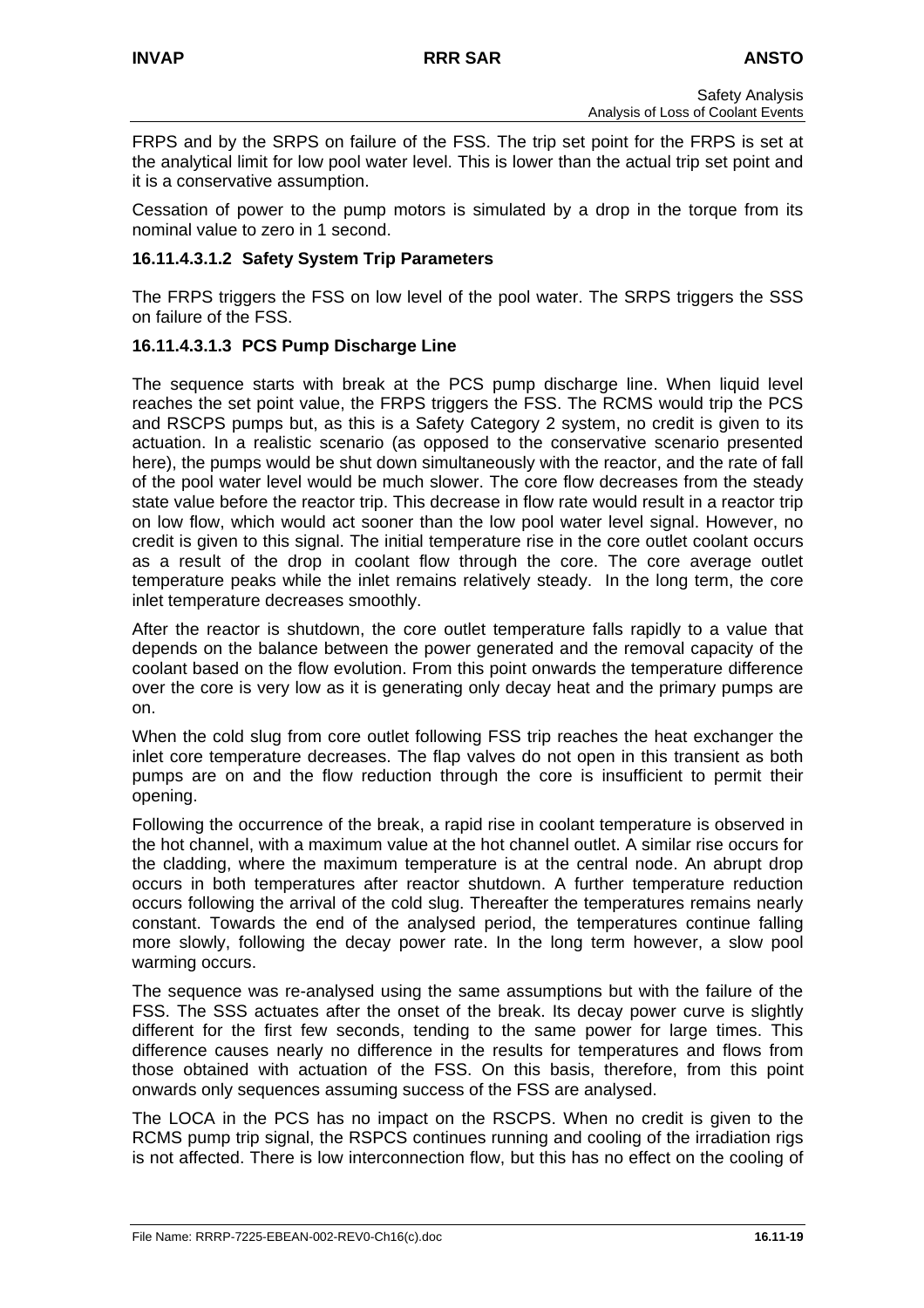the rigs. In the more realistic case where the RCMS trip signal does stop the PCS and RSPCS pumps, a loss of flow occurs in the RSPCS. The effect of this transient is equivalent to that of the Loss of Electric Power transient analysed in Section 16.7.

### **16.11.4.3.1.4 Break at the Pipe in the Interconnection Line**

This sequence is initiated with an equivalent break diameter at the pipe in the interconnection line. This sequence, together with the previous one, represent the upper and lower bounds for the total break of the interconnection line. The reactor is tripped by a low pool water level signal to the FRPS. The flow through the break represents some 60% of the leak flow in the previous sequence. Because of the location of the break, the core flow is only slightly reduced. The FSS would not be tripped on low core flow in this situation. After the reactor is shutdown by the FSS, the outlet core temperature falls rapidly. From this point onwards, the temperature difference across the core is very low, as it is generating only decay heat and the primary pumps are still on.

After the onset of the accident, the cold slug coming from core outlet via the heat exchanger causes the inlet core temperature to decrease. The flap valves do not open during the interval analysed in this transient as both PCS pumps are on and the flow reduction through the core is insufficient to cause their opening.

The temperature evolution is determined in the average and hot core channels throughout the period of analysis. As the reduction in core flow is very small, following the occurrence of the break, the temperatures change only slightly compared to the steady state situation. After several minutes the temperature remains nearly constant for the coolant in the average and hot channels.

### **16.11.4.3.1.5 Break at Primary Cooling System Pump Discharge Line**

This sequence starts with a break in the drainage line at the PCS pump discharge line. As in the previous case, the core flow reduction is very low but in this case the break flow is also very low. Therefore, the behaviour is similar, but very extended in time.

#### **16.11.4.3.1.6 Primary Cooling System Pump Outlet Break With Pumps On. Parametric Analysis**

Although they are considered very unlikely, the behaviour of the reactor after larger size breaks has been analysed to show that the reactor can continue to be cooled by natural circulation at the time the pool coolant level reaches the siphon breakers. Several break sizes at PCS pump outlet have been analysed.

Results for mass flow, pressure drop, time and remaining core power for all break sizes, have been both calculated and extrapolated. For full breakage of the line and FSS reactor trip on low pool water level, the decay heat being generated by the core when the pool water level reaches that of the siphon breaker is sufficiently low that no damage is caused to the Fuel Assemblies. The analysis shows that the reactor can withstand the consequences of the full break of the PCS pump discharge line. This is the point with the highest pressure along the circuit and it bounds breaks at any other point in the PCS.

# **16.11.4.3.2 Reactor and Service Pools Cooling System**

Two break sizes at different locations in the RSPCS were analysed. The first transient analysed was caused by the full break of the diameter pipe that connects the RSPCS pump with the standby pump. This pipe is located on the pump outlet pipe. The other transient analysed is a full break in the pool inlet pipe. Both transients were modelled with RELAP 5.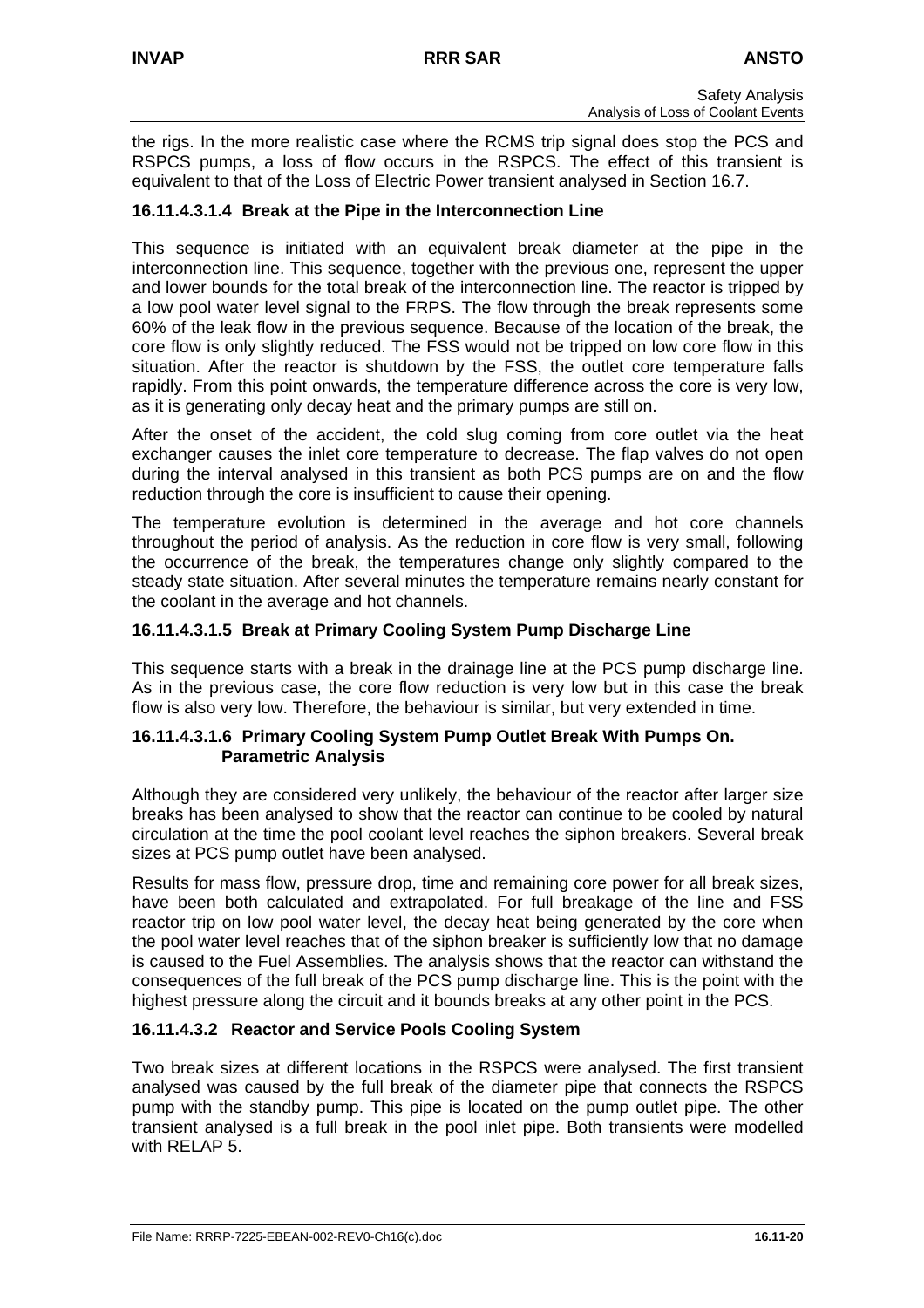## **16.11.4.3.2.1 Break in the Pipe Connecting the Main RSPCS Pump with the Standby Pump**

The sequence begins with a break at the RSPCS pump outlet pipe. The flow rate through the break increases quickly but is lower than that in the case of a break in the PCS because the pump outlet pressure is lower for the RSPCS circuit. When the pool water level reaches the trip set point, the FSS is triggered. The time evolution of power dissipated by the irradiation rigs has been analysed. After the reactor is shutdown, the rigs' temperature falls rapidly to a value that depends on the balance between the heat being generated and the capacity of the coolant to remove it. From this point onwards, the temperature difference across the rigs is very low because the rig is generating decay heat and the pump is on. The initial difference between centre and surface temperature is greater for the generic rig as a consequence of its size, although the surface temperature is higher for a hot rig.

Analysis shows that the evolution of the temperature of the coolant at the inlet and outlet of the rigs follows the evolution of the cladding and the coolant inside the channel. The flap valves do not open while the pump is on, because the reduction in RSPCS flow is insufficient to permit the flap valves to open.

As a consequence of the break, there is a reduction in the pump outlet pressure. Following the pump curve, this pressure reduction causes an increase in flow, which in turn causes the pump to speed up. After the FSS trip, the heat dissipated by the rigs drops rapidly. As the pump continues running, the temperature difference between the hot and cold branches is very small. The reduction in overall temperature causes an increase in the coolant density, which in turn reduces the pump speed.

# **16.11.4.3.2.2 Break at the Pool Inlet Pipe**

The sequence starts with a full break of equivalent diameter at the RSPCS pool inlet pipe. Analysis shows that the flow through the break rises quickly. The flow rate is much greater than the one in the previous transient because, although the pressure is lower, the break diameter is much larger. At the time the water level reaches the siphon breaker the rigs are dissipating very little heat. This level of heat can be removed by natural circulation. Analysis has shown the evolution of the temperatures of the average and hot rigs, respectively. All the temperatures remain well below safety limits.

# **16.11.4.4 Radiological Impact Analysis**

No damage to either the core or the rigs occurs as a consequence of a loss of coolant accident. The only variation with respect to normal operation is the presence of pool water in the vicinity of the leak. In the DBIEs postulated, the pool water would spill into one of the pump rooms where it would be collected in the LOCA sump and drained into the LOCA pool. The LOCA drainage system is sized to accommodate the flow rate through a break at the pump discharge line with pumps running. The analysis gives no credit to the RCMS signal that would stop the pumps on low pool water level. On the basis of the results of the calculations, for the worst design basis PCS LOCA, no flooding is expected in the pump room and all the water remains inside the Containment. Therefore the dose to the public would be negligible. There would be no need to access the pump room while the transient is occurring. Once the pumps have stopped and the flow through the break has been interrupted, the operators would have to access the room for repair activities.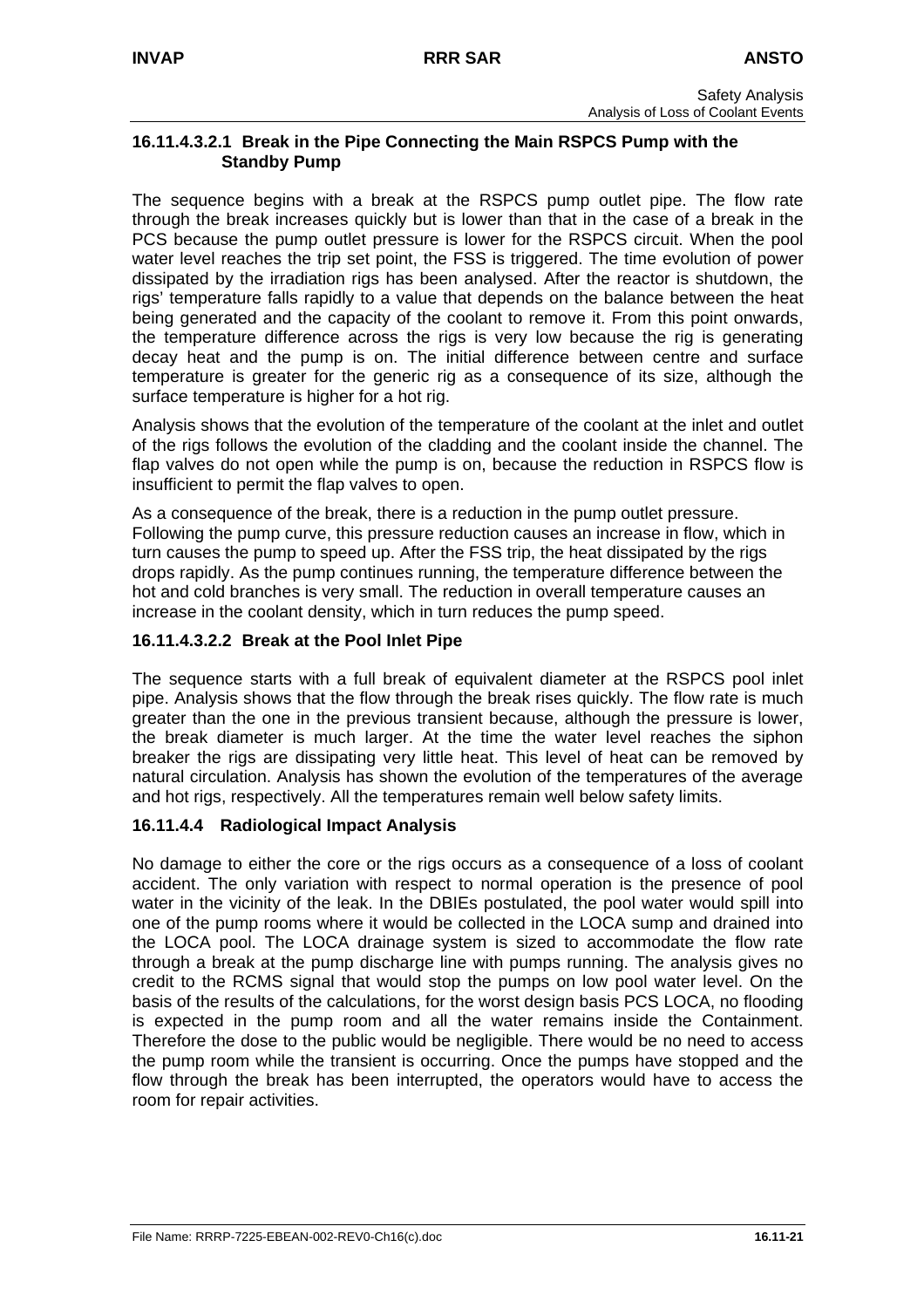## **16.11.4.5 Natural Circulation after LOCA**

A numerical analysis has been performed of the cooling of the core under natural circulation following a LOCA. The analysis considers the limiting case arising from a LOCA where the water is drained down to the level, uncovering the Flap Valves and preventing their use in natural circulation cooling of the core. The natural circulation loop analysed utilises one of the Flap Valves. The analysis is taken to the point at which evaporation from the pool would lead to the uncovering of the Flap Valves and the cessation of natural circulation

To analyse the natural circulation after LOCA, the postulated event under analysis is the break of the inlet pipe of the RSPCS as it gives the fastest time for pool drainage (Section 16.11.4.3.2.2), thus providing a conservative scenario that bounds other transients.

#### **16.11.4.5.1 Transient**

In this section a qualitative description of events is presented to explain the phenomena involved.

Comments and analysis are referred to the hot channel as it summarises the most limiting conditions.

The transient analysis is split in two stages,

- a) corresponding to a quick succession of events lasting a few minutes, during which the pipe breaks, the reactor trips, the PCS pumps stop and the pool drains and
- b) a longer stage lasting hours in which natural convection is established through the core and the pool water heats up.

The transient description that follows is based on the calculations and analysis included in section 16.11.3.

For the sake of understanding the reactor pool is divided in different regions with the following characteristics:

- a) Region A corresponds to the region between the open end of the pool and the Siphon Breakers .
- b) Region B is the region between the flap valves.
- c) Region C is the region below the flap valves and the upper edge of the chimney.
- d) Region  $D$  considers the rest of the pool, i.e. all the water volume below the upper edge of the chimney level.

#### **16.11.4.5.1.1 First Stage**

Once that the RSPCS inlet pipe breaks, the reactor shuts down and the PCS pumps stop. The core flow decreases smoothly due to the inertia flywheels ensuring the forced convection cooling of the core until the flap valves open. Due to the sudden pool drainage it can be considered that the hot water layer remains intact so, the water temperature entering the flap valves is that of the hot water layer.

Since the time scale for natural circulation in the loop is much smaller than those associated with the decay of core power and changes to bulk coolant conditions, core heat removal by natural convection can be viewed as a quasi-stationary process.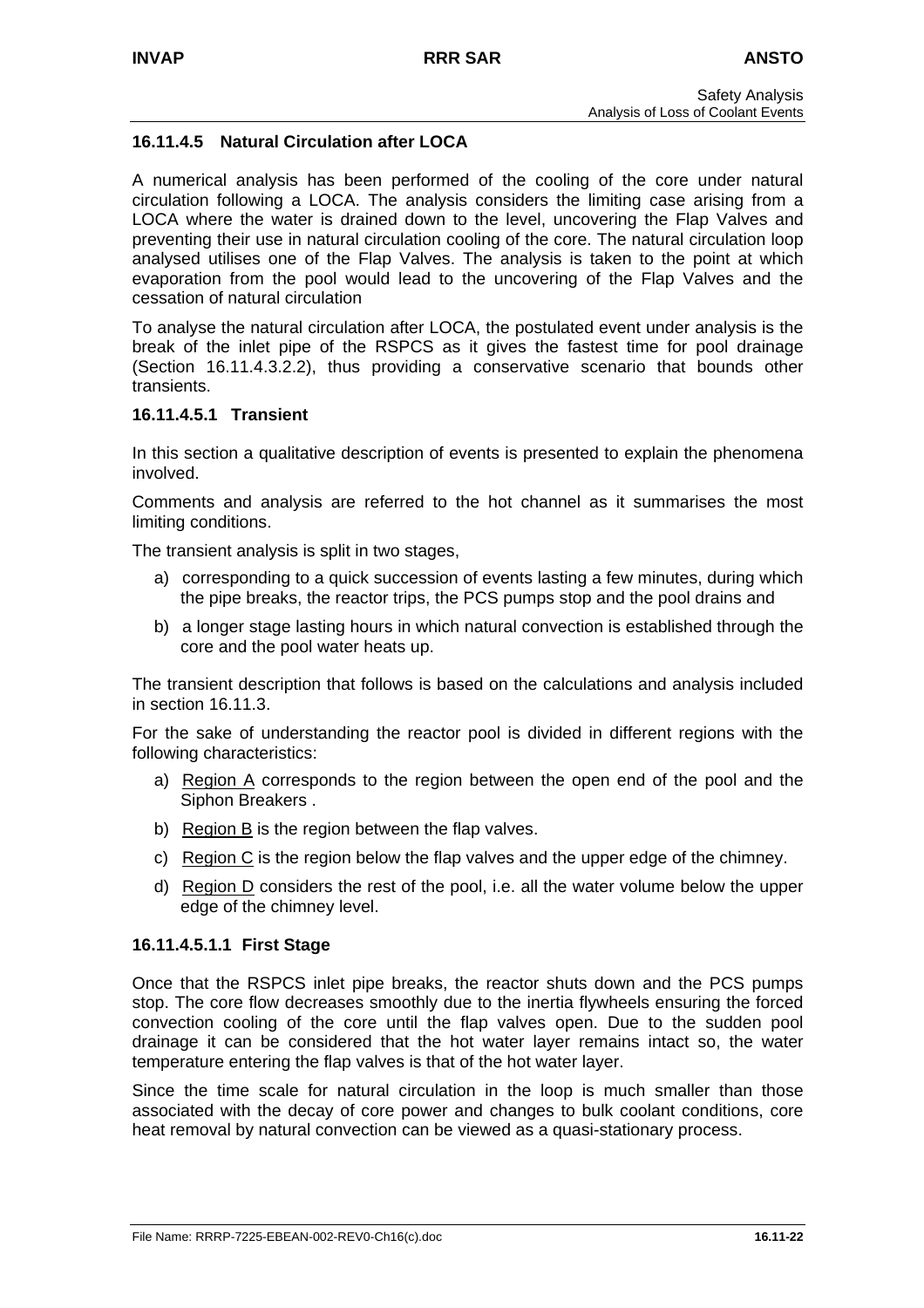Steady state calculations have been performed for the decay power at the moment the flap valves open and show that natural circulation is established through the core. During the transient, the irradiation facilities are cooled by the forced convection provided by the pump inertia until the flap valves in the open. When the SB level is reached the pool water drainage stops, it means that region A disappeared.

## **16.11.4.5.1.2 Second Stage**

During the first part of this stage the decay heat, both in the core and in the irradiation facilities, is removed by several mechanisms:

- a) Nucleate boiling mode in the hot channel (which would also enhance natural circulation)
- b) Coolant flowing by natural circulation through the core and through the irradiation facilities
- c) Conduction across the structures
- d) Natural convection in region C as a consequence of the temperature difference between the pool water in region C and the reactor chimney structure and the Primary Cooling System (PCS) pipes
- e) Heating of the water mass in region B due to the core natural circulation flow
- f) Evaporation at the top of the pool

At the beginning of this stage single-phase natural circulation is established.

The natural circulation is driven by the cooler (relative to the core outlet) reactor pool water entering through the flap valves and being drawn downwards through the primary cooling system pipes towards the core inlet plenum, and by the hotter water leaving the core and filling the chimney extending above the top of the core.

As the transient proceeds and the decay power decreases, the water temperature in Region B increases with the system remaining under single-phase natural circulation. Three hours after reactor shutdown, the temperature in the region B reaches the saturation temperature condition.

At this time, the decay heat is low enough for the core to be cooled by a natural circulation regime in single phase. The core inlet temperature is limited to saturation temperature at atmospheric pressure; the outlet temperature at the top of the core is lower than saturation pressure considering the hydrostatic column. As the coolant rises in the chimney, bubbles of steam are generated as a result of the change in hydrostatic pressure. (Note that these bubbles would reduce the average density of the rising fluid, serving to further enhance the rate of natural circulation.) The steam bubbles would reach the surface of the pool and leave it.

The evolutions of the pool temperature in Region B has been assessed and the maximum heat flux in the hot channel determined. This heat flux is compared with the estimated heat flux (for the same core flow) where significant void fraction begins to appear (Onset of Void Departure,  $OVD<sup>1</sup>$ [\)](#page-22-0). (Note that, with the adoption of the Saha-Zuber correlation, void departure is equivalent to void survival following departure. Bubble departure can be expected prior to this. The neglecting of this is a further conservatism in the analysis.)

<span id="page-22-0"></span> $\frac{1}{1}$  Saha, P. And Zuber, N., "Point of Net Vapor Generation and Vapor Void Fraction in Subcooled Boiling", Proc. Fifth Int. Heat Transfer Conf., Vol IV (1974).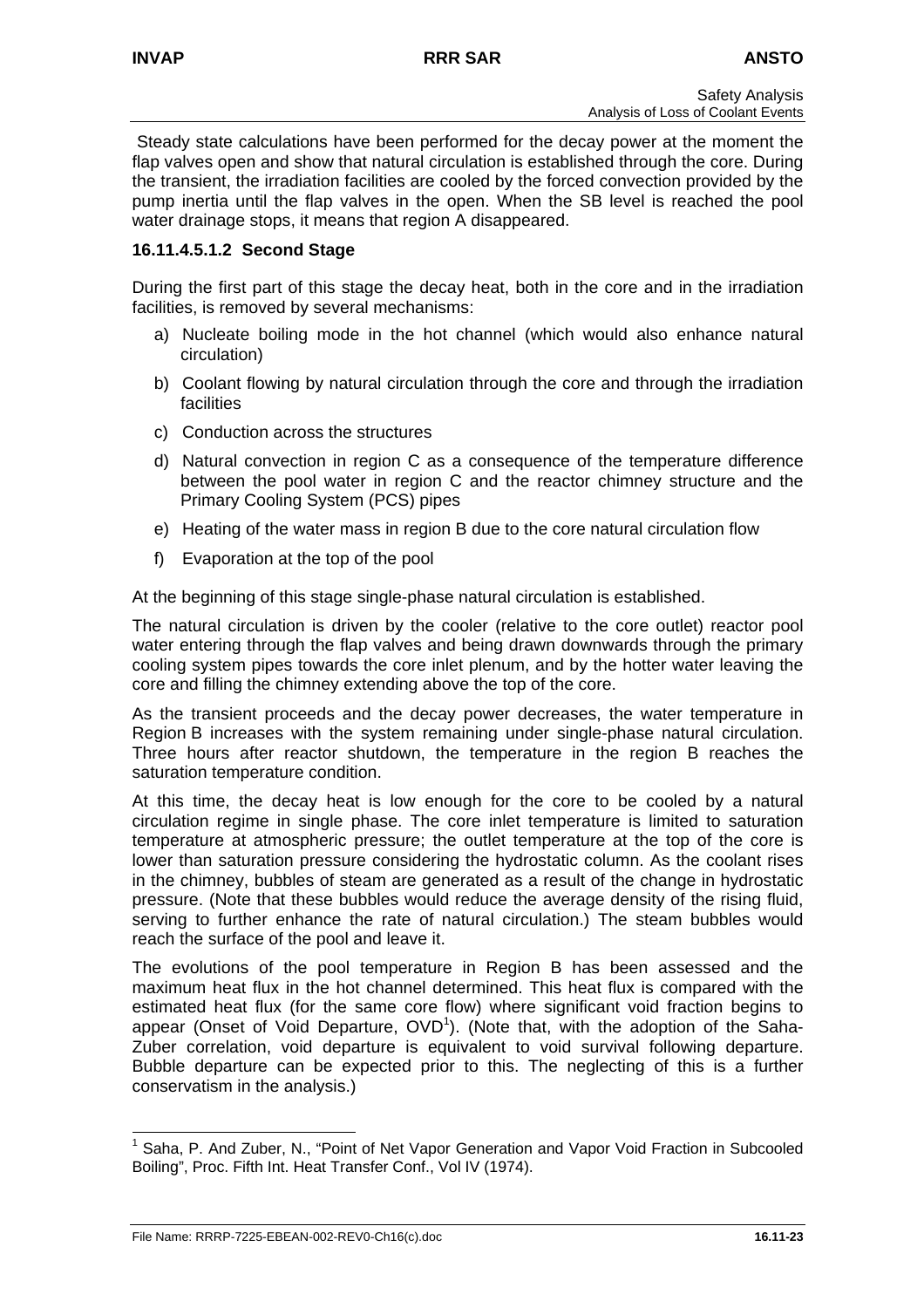The results show that only nucleate boiling occurs in the channels, and that the core flow is sufficient to preclude the onset of significant voidage

A simple check of the results can be performed for when the hot layer of the pool (Region B) reaches the saturation value, based on experimental results for the low flow condition. Making the conservative assumption that the measured pressure drop by friction in a Fuel Assembly is applicable during the natural circulation cooling process and balanced by the buoyancy force, it is possible to calculate the core outlet temperature producing that buoyancy force. An energy balance then allows an estimate to be made of the decay heat being removed from the core.

The total core flow is calculated using the core power.

The average power per FA when the pool temperature reaches 100°C has been calculated.

It has been shown that saturation temperature is not reached in the core.

A similar behaviour takes place at the irradiation facilities. Although the temperature in region C increases, the water coming from the irradiation positions due to the density differences is warmer and creates convective streams enhancing the heat removal along this region.

In the long term, the water mass in region B evaporates, the water level decreases and, without further water addition, the natural circulation loop is broken. At this time into the transient, although region B disappeared, there is still a water layer above the top of the chimney that continues evaporating and removing the decay heat.

Once the pool water level reaches the top of the chimney, 8 days after reactor shutdown, the Emergency Make-up Water System (EMWS) injects a water flow to compensate water evaporation and leakage from the chimney.

#### **16.11.4.5.1.3 Conclusions for Natural Circulation after LOCA**

The purpose of the work reported here was to extend the analysis of natural circulation cooling while shutdown beyond that reported in the SAR. The bounding transient analysed was that resulting from a LOCA in the RSPCS outside the Reactor Pool that drains the water and uncovers the Flap Valves.

The analysis has shown that, even in the extreme case of inlet water temperature, natural circulation is effective in removing the total core decay heat without the occurrence of burnout. The hydrostatic pressure due to the head of pool water provides a sufficient degree of subcooling to the core inlet flow to prevent the onset of significant voidage within the core. The high chimney also makes a significant contribution to the core cooling flow.

Evaporation from the top of the Reactor Pool would eventually lead to uncover the Flap Valves and the interruption of natural circulation. The water layer above the top of the chimney continues evaporating and removing the decay heat

In the long term, 8 days after reactor shutdown when the upper edge of the chimney is reached, the EMWS injects water to compensate coolant evaporation and leakage.

# **16.11.4.6 Conclusions**

The bounding events for this DBA grouping involve failures of PCS and RSPCS pipework. Operation of only a single flap valve is assumed. Either RPS is capable of shutting down the reactor. Heat removal from the core and rigs is adequate. It is